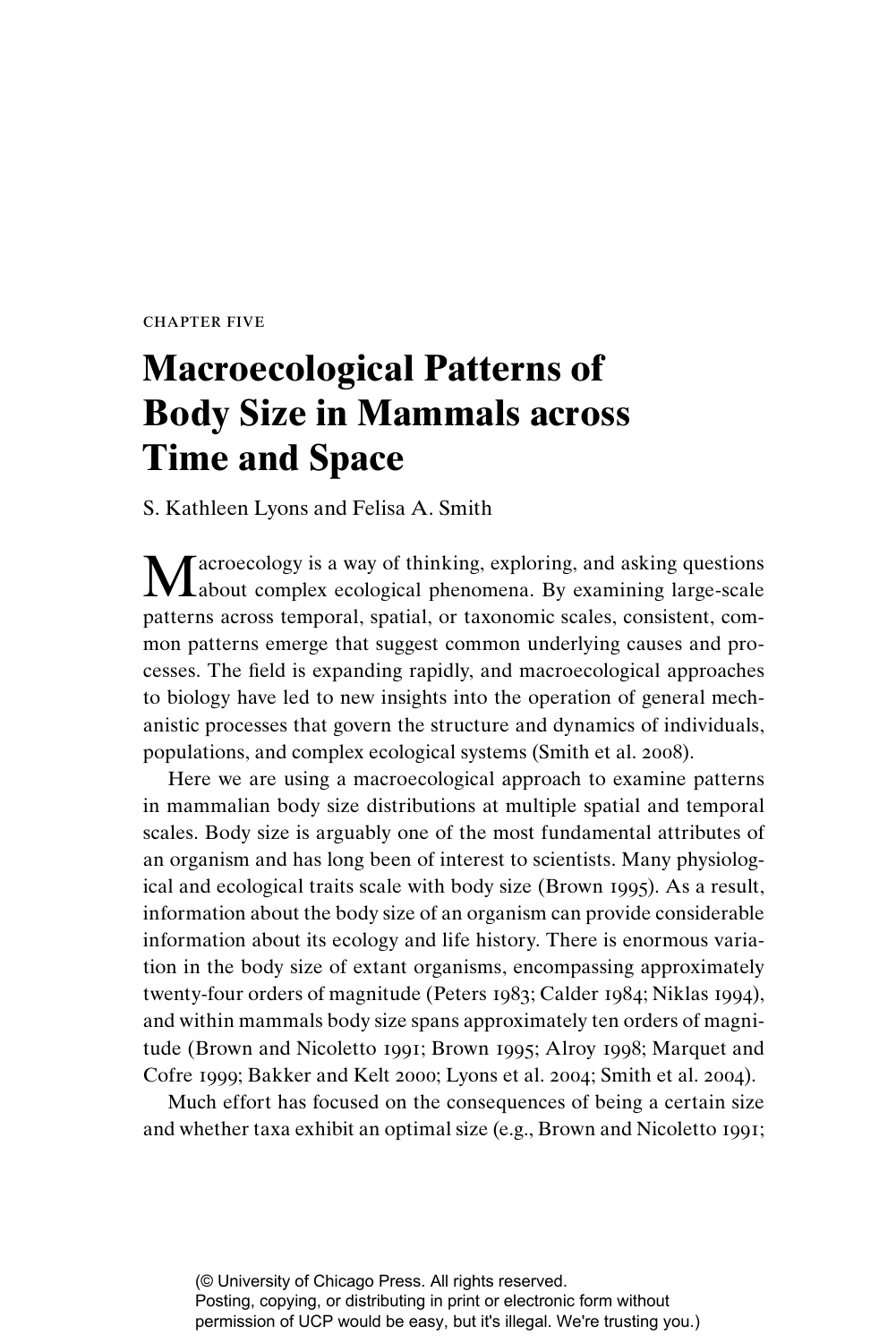Brown et al. 1993; Alroy 1998; Smith et al. 2004), and as a result, mammalian body size distributions have been well studied and found to be remarkably consistent across continents (Smith et al. 2004) and across recent time (Lyons et al. 2004). Despite these comprehensive studies, there are still holes in our understanding of the macroecology of body size. For example, the largest continent (i.e., Eurasia) has not been analyzed, and the shapes of continental body size distributions have not been evaluated across the entire Cenozoic. Community body size distributions have been studied on three of the major continents (i.e., North America [Brown and Nicoletto 1991], South America [Marquet and Cofre 1999; Bakker and Kelt 2000], and Africa [Kelt and Meyer 2009]) but have not been evaluated on Eurasia and Australia or across time. Moreover, other macroecological patterns of body size, such as the relationship between body size and range size, have not been evaluated using fossil data.

What follows is a synthetic analysis of what is known about macroecological patterns of body size in mammals. We review known patterns and extend them either spatially to previously unexamined continents or temporally into the fossil record. The majority of the chapter will focus on patterns of body size distributions at multiple spatial and temporal scales. In addition to reviewing the pertinent literature, we include new data and analyses derived from our own investigations. Building on our earlier work (Lyons et al. 2004; Smith et al. 2004), we extend our analyses to include Eurasia and a number of large islands. Moreover, we include an analysis of the shape of continental body size distribution for North American mammals across the last 65 million years. In addition, we will also include an analysis of the relationship between geographic range size and body size in mammals, and we will examine how that relationship fluctuates over time. Finally, we compare the shapes of community-level body size distributions on multiple continents and in the late Pleistocene of North America.

Taken together, the data and analyses presented herein attempt to address several questions about the macroecology of body size in mammals. First, how similar are overall body size distributions across individual continents and large islands? Second, how similar are overall body size distributions across time in North America? Are present-day patterns warped? Third, is the relationship between body size and range size consistent across time and space? Finally, are the shapes of body size distributions at the community level consistent across time and space?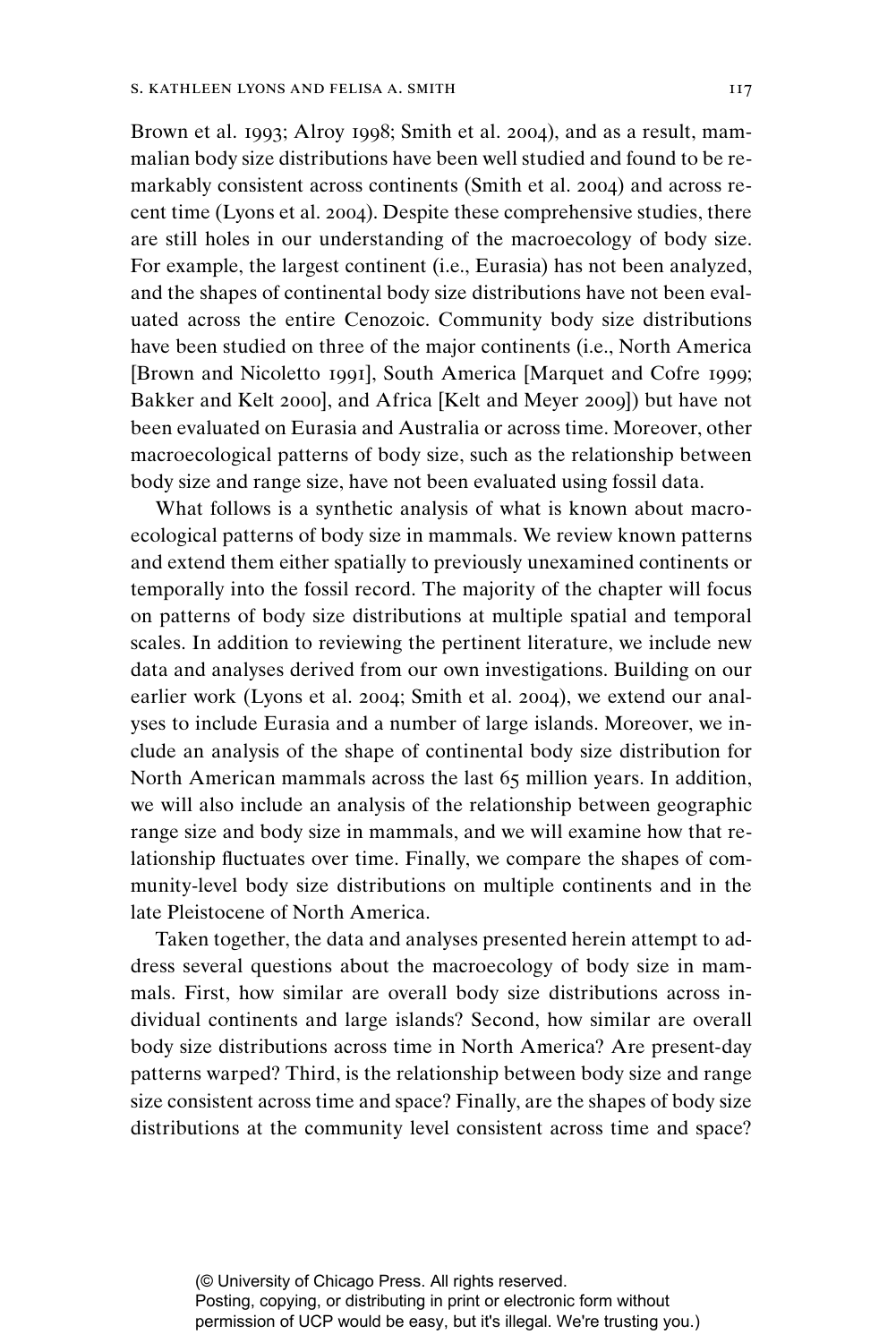Although many of these questions have been addressed previously, to our knowledge, this is the most comprehensive analysis, both spatially and temporally, of the macroecological patterns of body size to date.

# **Data and Analyses**

The body mass data used for this review come from MOM v. 3.6, an updated version of Smith et al. (2003) that is available from either author upon request. The taxonomy used is Wilson and Reeder (1993). This dataset includes body mass estimates for the majority of the mammals of the world and the large islands. It includes estimates for extant species, species that have gone extinct in historical times, and species that went extinct during the megafaunal extinction in the late Pleistocene. Methods for data collection and handling can be found in Smith et al.  $(2003).$ 

Here, we use generic averages for species without body mass estimates in order to fully characterize body size distributions. Our final dataset had estimates for 833 species from Africa, 813 species from Eurasia, 600 species from North America, 777 species from South America, 256 species from Australia, 40 species from Tasmania, 116 from Madagascar, and 150 species from New Guinea. Volant, introduced, and marine mammals were excluded from all analyses.

For each continent and large island, frequency distributions of body sizes were created and descriptive statistics were calculated for both modern (table 5.1) and late Pleistocene faunas (table 5.2). The effect of the missing values was evaluated by comparing the shapes of the body size distributions on each continent and large island with and without generic averages. Both Kolmorogorov-Smirnov two-sample tests and Mann-Whitney U tests were used. For the majority of the distributions, there was no difference between the shapes of the distributions with and without generic estimates for missing values (table 5.3). However, the shapes of the distributions for Eurasia and Africa were significantly different with and without the estimates for missing values. In each case, the missing species were primarily rare rodents and shrews and were concentrated in the lower end of the body size distribution. Because the majority of mammal genera encompass less than one order of magnitude of variation in log mass, including the estimates for missing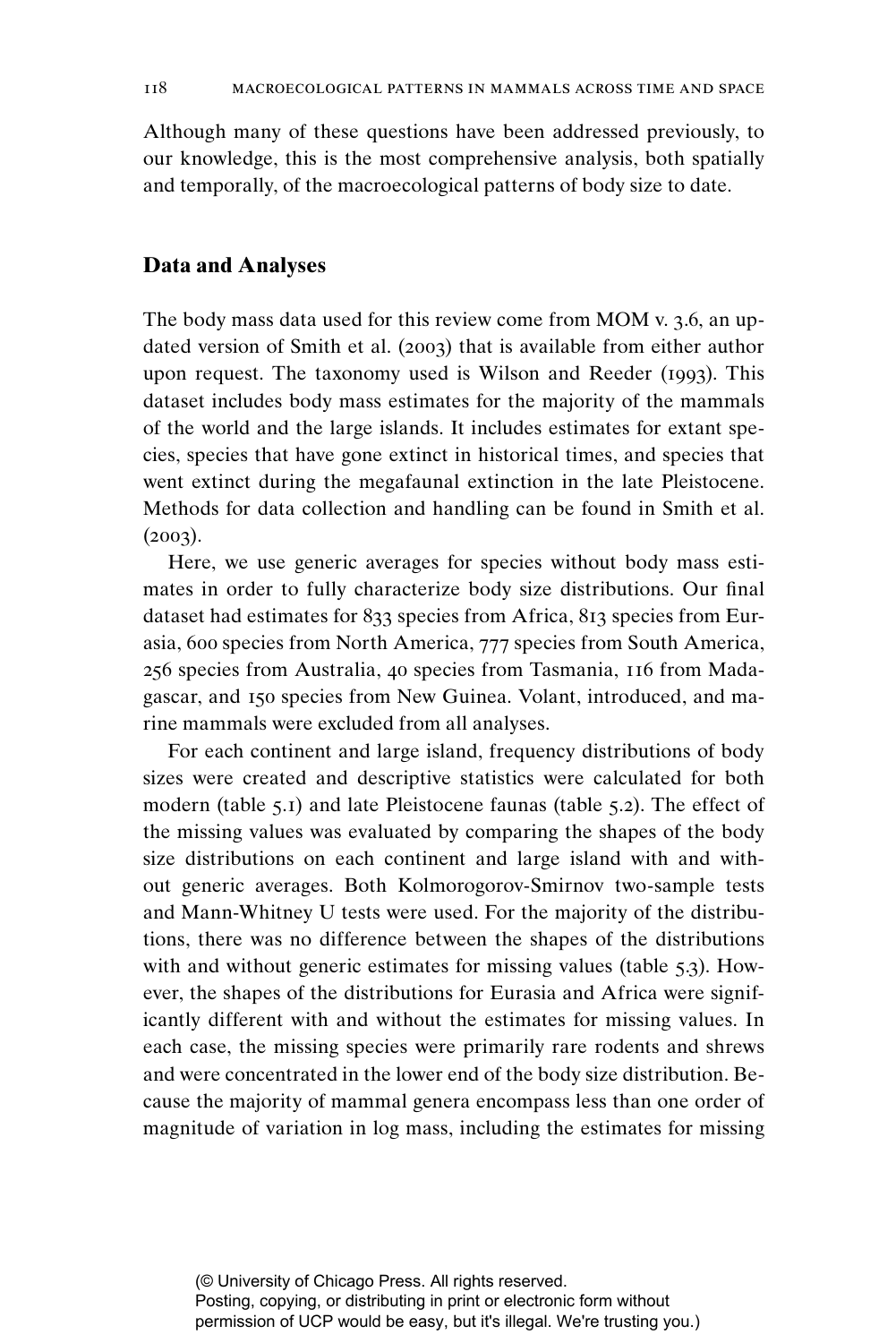| $_{\rm IAEEL}$ 5.1 Descriptive Statistics for Body Size Distributions of Extant Mammals for Each Continent and Island Separately and for All Continental Mammals<br><b>rogether</b> |                  |                                                                           |                                                     |                                            |                                          |                                                                 |                                                                                                                       |                                                                                                         |                                                             |                                                     |
|-------------------------------------------------------------------------------------------------------------------------------------------------------------------------------------|------------------|---------------------------------------------------------------------------|-----------------------------------------------------|--------------------------------------------|------------------------------------------|-----------------------------------------------------------------|-----------------------------------------------------------------------------------------------------------------------|---------------------------------------------------------------------------------------------------------|-------------------------------------------------------------|-----------------------------------------------------|
| and Mass                                                                                                                                                                            | Z                | GS                                                                        | Mean                                                | Median                                     | Mode                                     | Range                                                           | Min                                                                                                                   | Max                                                                                                     | Skewness                                                    | Kurtosis                                            |
| All continents                                                                                                                                                                      | 3,057            | .160                                                                      |                                                     | 0.059                                      | 130                                      |                                                                 |                                                                                                                       |                                                                                                         |                                                             | 0.153                                               |
| Africa                                                                                                                                                                              | 820              | $1.314$<br>$1.277$<br>$1.035$<br>$1.032$<br>$1.022$<br>$1.023$<br>$1.060$ | 2.378<br>2.3523<br>2.402<br>2.487<br>2.487<br>2.487 |                                            |                                          | 6.353<br>6.353 383<br>6.435 383 383 384<br>4.037 4.037<br>5.170 | $\begin{array}{l} 0.243 \\ 0.243 \\ 0.371 \\ 0.380 \\ 0.672 \\ 0.628 \\ 0.630 \\ 0.630 \\ 0.530 \\ 1.010 \end{array}$ | $6.596$<br>$6.596$<br>$6.435$<br>$6.435$<br>$6.65$<br>$6.65$<br>$6.65$<br>$6.975$<br>$6.975$<br>$6.975$ | 0.876<br>0.893<br>0.930<br>0.930<br>0.048<br>0.060<br>0.265 | -0.187<br>0.304<br>0.433<br>0.974<br>0.974<br>0.972 |
| Eurasia                                                                                                                                                                             | 802              |                                                                           |                                                     |                                            |                                          |                                                                 |                                                                                                                       |                                                                                                         |                                                             |                                                     |
| North America                                                                                                                                                                       | 522              |                                                                           |                                                     |                                            | $1.130$<br>$1.547$<br>$1.602$<br>$2.445$ |                                                                 |                                                                                                                       |                                                                                                         |                                                             |                                                     |
| South America                                                                                                                                                                       | $\overline{701}$ |                                                                           |                                                     |                                            |                                          |                                                                 |                                                                                                                       |                                                                                                         |                                                             |                                                     |
| Australia                                                                                                                                                                           |                  |                                                                           |                                                     |                                            |                                          |                                                                 |                                                                                                                       |                                                                                                         |                                                             |                                                     |
| <b>Lasmania</b>                                                                                                                                                                     | $\frac{211}{30}$ |                                                                           |                                                     | 1.875<br>2.176<br>2.2121<br>2.385<br>2.385 | I                                        |                                                                 |                                                                                                                       |                                                                                                         |                                                             |                                                     |
|                                                                                                                                                                                     | 102              |                                                                           |                                                     |                                            | $\begin{array}{c} \end{array}$           |                                                                 |                                                                                                                       |                                                                                                         |                                                             |                                                     |
| New Guinea                                                                                                                                                                          | $\overline{40}$  |                                                                           |                                                     |                                            | I                                        |                                                                 |                                                                                                                       |                                                                                                         |                                                             |                                                     |

| ĵ | l<br>i<br>l<br>j |        |
|---|------------------|--------|
|   |                  |        |
|   |                  |        |
|   | I                | į<br>l |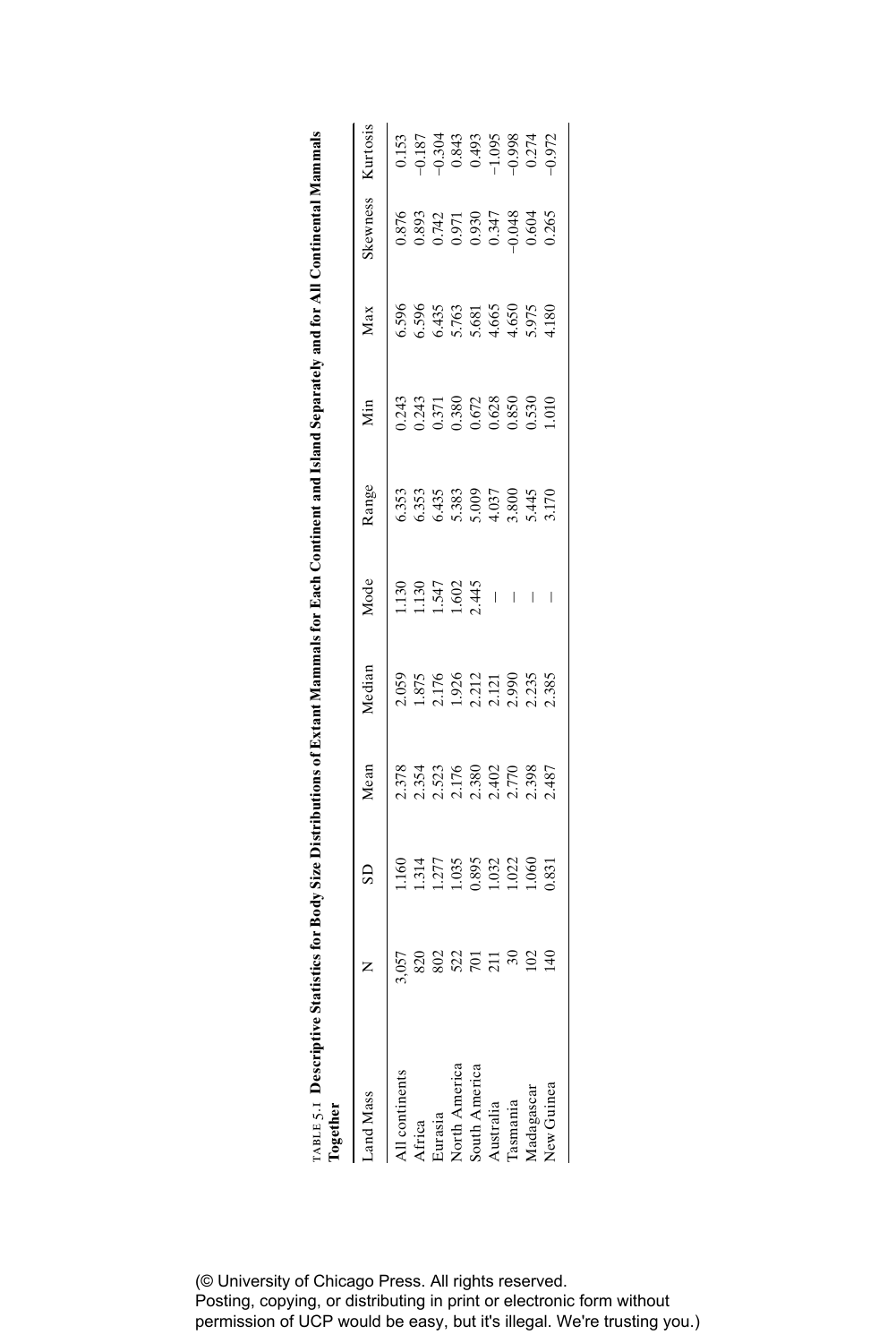| <b>Continental Mammals</b>                                                                                                                                                |                                 |               |                 |                |        |                                |       |       |                |                 |                                                                                                 |
|---------------------------------------------------------------------------------------------------------------------------------------------------------------------------|---------------------------------|---------------|-----------------|----------------|--------|--------------------------------|-------|-------|----------------|-----------------|-------------------------------------------------------------------------------------------------|
| Land Mass                                                                                                                                                                 | Land Area<br>(km <sup>2</sup> ) | Z             | GS              | Mean           | Median | Mode                           | Range | Min   | Max            | <b>Skewness</b> | Kurtosis                                                                                        |
|                                                                                                                                                                           |                                 |               |                 |                |        |                                |       |       |                |                 |                                                                                                 |
| All continents                                                                                                                                                            | 34,344,000                      | 5,279         | 30 <sup>c</sup> | 2.568          |        | 130                            | 5.757 | 0.243 | $\overline{0}$ | 000.            | 0.055                                                                                           |
| Africa                                                                                                                                                                    | 30,065,000                      | 833           | .364            | 2.403          | 0.903  | .130                           | 6.570 | 0.243 | 5.813          | 1.897           | $\begin{array}{c} 0.179 \\ 0.214 \\ 0.358 \\ 0.873 \\ 0.903 \\ -0.903 \\ -0.875 \\ \end{array}$ |
| Eurasia                                                                                                                                                                   | 54,517,000                      | 813           | 1.325           | 2.568          | 2.204  | .547                           | 5.369 | 0.371 | 6.740          | 1.780           |                                                                                                 |
| North America                                                                                                                                                             | 24,256,000                      | 600           | $-1.415$        | 2.526          | 2.123  | .602                           | 5.620 | 0.380 | 7.00           | 0.050           |                                                                                                 |
| South America                                                                                                                                                             | 17,819,000                      | 777           | 1.279           | 2.683<br>2.847 | 2.360  | 2.445                          | 5.208 | 0.672 | 5.880          | .219            |                                                                                                 |
| Australia                                                                                                                                                                 | 7,687,000                       | 256           | 1.364           |                | 2.708  | 5.176                          | 5.548 | 0.628 | 5.176          | 0.395           |                                                                                                 |
| Tasmania                                                                                                                                                                  | 68,332                          | $\frac{1}{4}$ | .304            | 3.290          | 3.265  | $\begin{array}{c} \end{array}$ | 5.030 | 0.850 | 5.880          | 0.030           |                                                                                                 |
| Madagascar                                                                                                                                                                | 581,540                         | 116           | .228            | 2.644          | 2.545  | 00:1                           | 5.445 | 0.530 | 5.975          | 1.563           |                                                                                                 |
| New Guinea                                                                                                                                                                | 786,000                         | <b>SO</b>     | 1.967           | 0.624          | 2.540  |                                | 1.47C | 010   | 5.480          | 1.544           | 0.312                                                                                           |
|                                                                                                                                                                           |                                 |               |                 |                |        |                                |       |       |                |                 |                                                                                                 |
| Note: Area of major continents from www.enchantedlearning.com/geography/continents/Land.shtml. Tasmania, Madagascar, and New Guinea from Wikipedia.com. The land area for |                                 |               |                 |                |        |                                |       |       |                |                 |                                                                                                 |
| "All continents" is the sum of Africa, Eurasia, North America, South America, and Australia                                                                               |                                 |               |                 |                |        |                                |       |       |                |                 |                                                                                                 |
|                                                                                                                                                                           |                                 |               |                 |                |        |                                |       |       |                |                 |                                                                                                 |
|                                                                                                                                                                           |                                 |               |                 |                |        |                                |       |       |                |                 |                                                                                                 |
|                                                                                                                                                                           |                                 |               |                 |                |        |                                |       |       |                |                 |                                                                                                 |

|   | Ï<br>ĺ                |   |
|---|-----------------------|---|
|   | ı<br>l                |   |
| I |                       |   |
|   |                       |   |
| I |                       |   |
|   |                       |   |
|   | ľ                     |   |
|   |                       |   |
|   |                       |   |
|   |                       |   |
|   | .<br>;<br>;<br>ľ<br>l |   |
|   | ٫<br>j<br>j           | j |
|   |                       |   |

 $\overline{a}$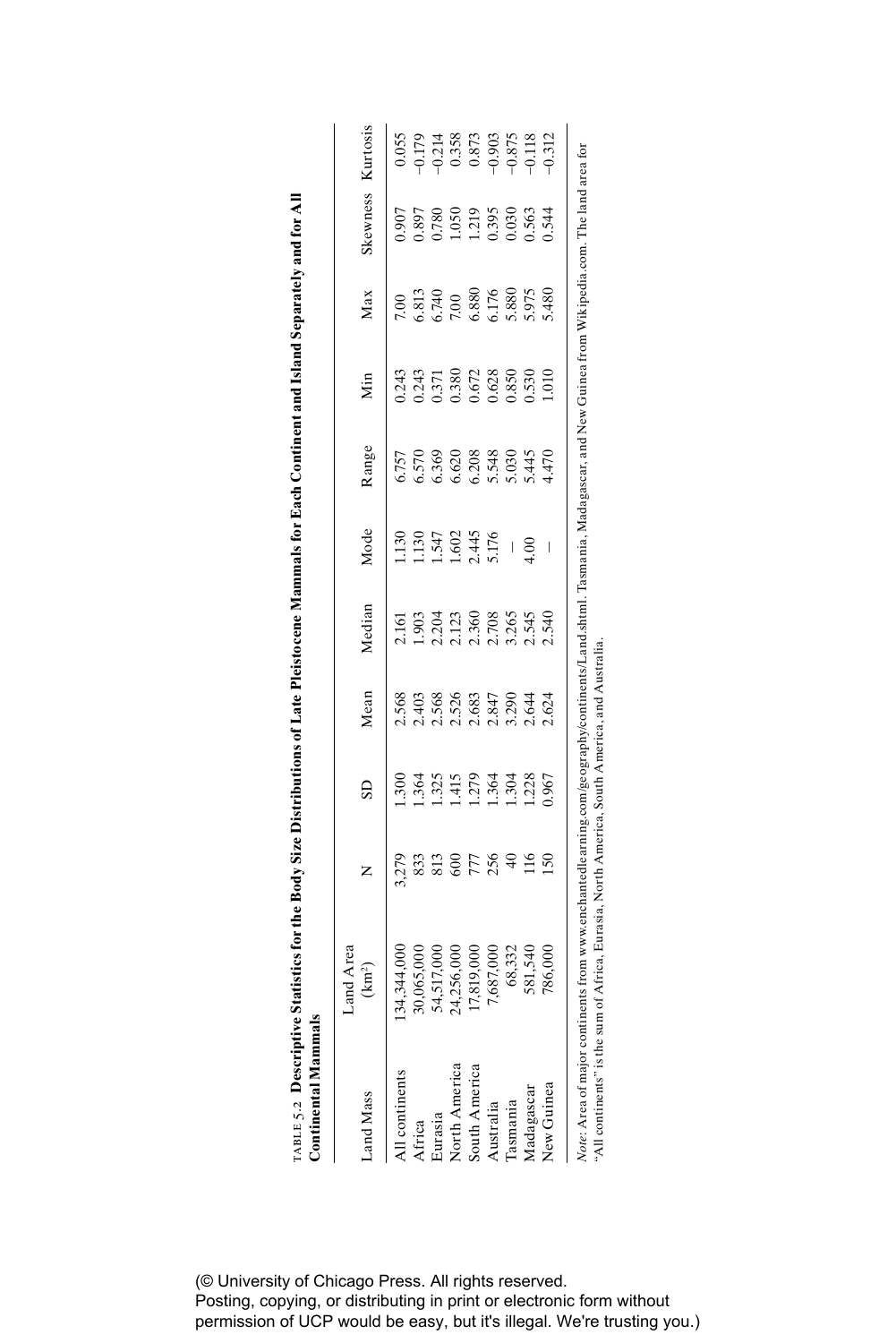| Land Mass     | No. of Generic Values | $x^2$  | P       | Z        | P       |
|---------------|-----------------------|--------|---------|----------|---------|
| North America | 28                    | 0.150  | > 0.999 | $-0.119$ | 0.905   |
| South America | 3                     | 0.052  | > 0.999 | $-0.128$ | 0.898   |
| Eurasia       | 162                   | 10.224 | 0.012   | $-3.346$ | < 0.001 |
| Africa        | 202                   | 21.655 | < 0.001 | $-4.418$ | < 0.001 |
| Australia     | 3                     | 0.018  | >0.999  | $-0.023$ | 0.982   |
| New Guinea    | 23                    | 0.809  | > 0.999 | $-0.599$ | 0.549   |
| Tasmania      | $\theta$              |        |         |          |         |
| Madagascar    | 3                     | 0.667  | > 0.999 | $-0.234$ | 0.815   |

table 5.3 **Comparisons of Mammalian Body Size Distributions with and without Generic Averages for Missing Values**

*Note*: Analyses were performed using nonparametric Kolmorgorov-Smirnov and Mann-Whitney U tests.

values should not change the shape of the binned curve (Smith and Lyons, unpublished data). Because of that, all analyses were performed on the more complete dataset that included estimates for species with missing data.

For deep-time analyses, dates and body masses of North American mammals come from the Paleobiology Database (www.pbdb.org) and from Alroy (1998, 2000). For each of four time periods  $(3, 20, 40, 40)$ 60 million years ago) 1-million-year time slices around those dates were taken and body size distributions of all species extant during each time period were created.

Latitudinal range sizes of extant North American mammals were obtained from an analysis of the effects of incomplete sampling on estimates of the relationship between geographic range size and body size (Madin and Lyons 2005) originally derived from (Patterson et al. 2004). Log range size was plotted as a function of log body mass, and each order of mammals was given a unique symbol. For late Pleistocene mammals, the geographic range sizes and time periods were obtained from an analysis of mammalian geographic range shifts in response to glaciation (Lyons 2003, 2005). The time periods used here (Holocene: 10,000– 500 BP; Glacial: 20,000–10,000 BP; and Pre-Glacial 40,000–20,000 BP) are the same as those used by Lyons (2003, 2005) and encompass the expansion and retreat of the ice sheets during the last glaciation. The raw data are available from the FAUNMAP database (FAUNMAP Working Group 1994). In this case, geographic range sizes were calculated in km2 and not degrees of latitudinal extent. As with extant mammals, log range size was plotted as a function of log body mass for each of the three time periods.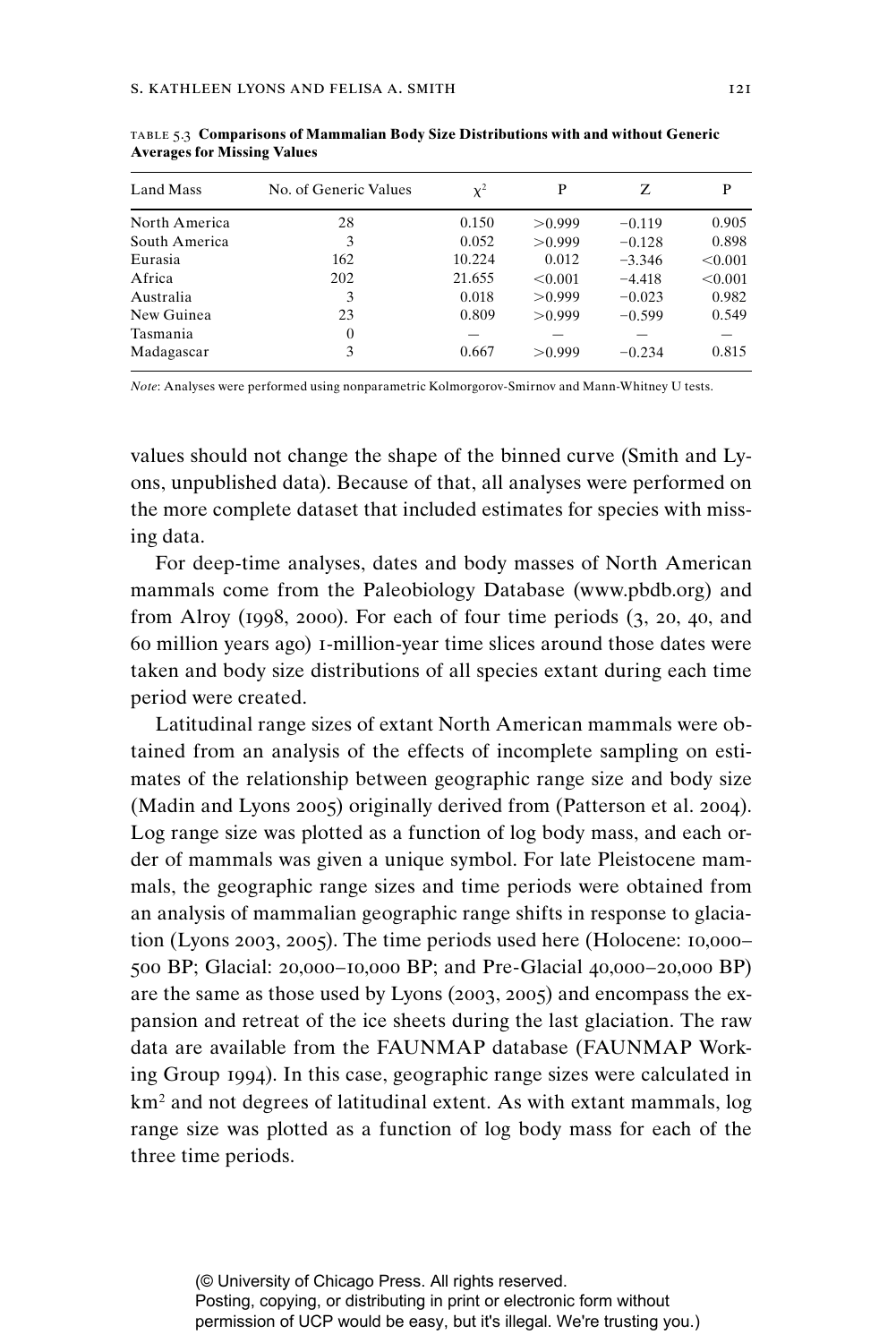For the analyses of local community body size distributions, data and figures come from an analysis of the shapes of body size distributions over space and time (Lyons 2007). Lists of species in local communities are taken from an unpublished dataset compiled by SKL that contains 328 extant communities taken from a variety of literature and web sources, and 328 late Pleistocene and Holocene communities derived mainly from the FAUNMAP database (FAUNMAP Working Group 1994). Fossil communities are divided into late Pleistocene and Holocene communities to evaluate the effects of the megafaunal extinction on community body size distributions. Mean community age for neartime communities was calculated as the mean of the minimum and maximum age estimates for each locality as reported by FAUNMAP. For each local community, descriptive statistics that characterize the shape of the body size distribution were calculated (i.e., mean, median, skewness, and kurtosis). Because the patterns for mean and median body size were not substantially different, only median body size is reported.

Each moment of the body size distribution provides unique information about the overall shape of the distribution, and comparison of the moments gives information about the similarity or difference in different aspects of that shape. In particular, the skewness and kurtosis are extremely useful in concisely describing the shape of a distribution. The skewness measures the length of the curve relative to its height, whereas the kurtosis describes the height of the curve relative to the standard deviations. Moreover, the values of skewness and kurtosis are easily translatable to shape. For the skewness, positive values indicate right skew, negative values indicate left skew. For kurtosis, positive values indicate a peaked distribution with values around zero indicating a normal distribution. Negative values between  $o$  and  $\neg$  indicate a flat distribution and highly negative values greater than  $-1.5$  indicate a bimodal distribution.

The moments of the distributions for near-time communities were compared to that of modern North American communities using *t*-tests to determine if the shapes of local body size distributions were significantly different because of the addition of the extinct megafauna or in the nonanalogue communities associated with glaciation. In addition, the moments describing modern communities on multiple continents were compared using *t*-tests to determine if there are significant differences among the continents.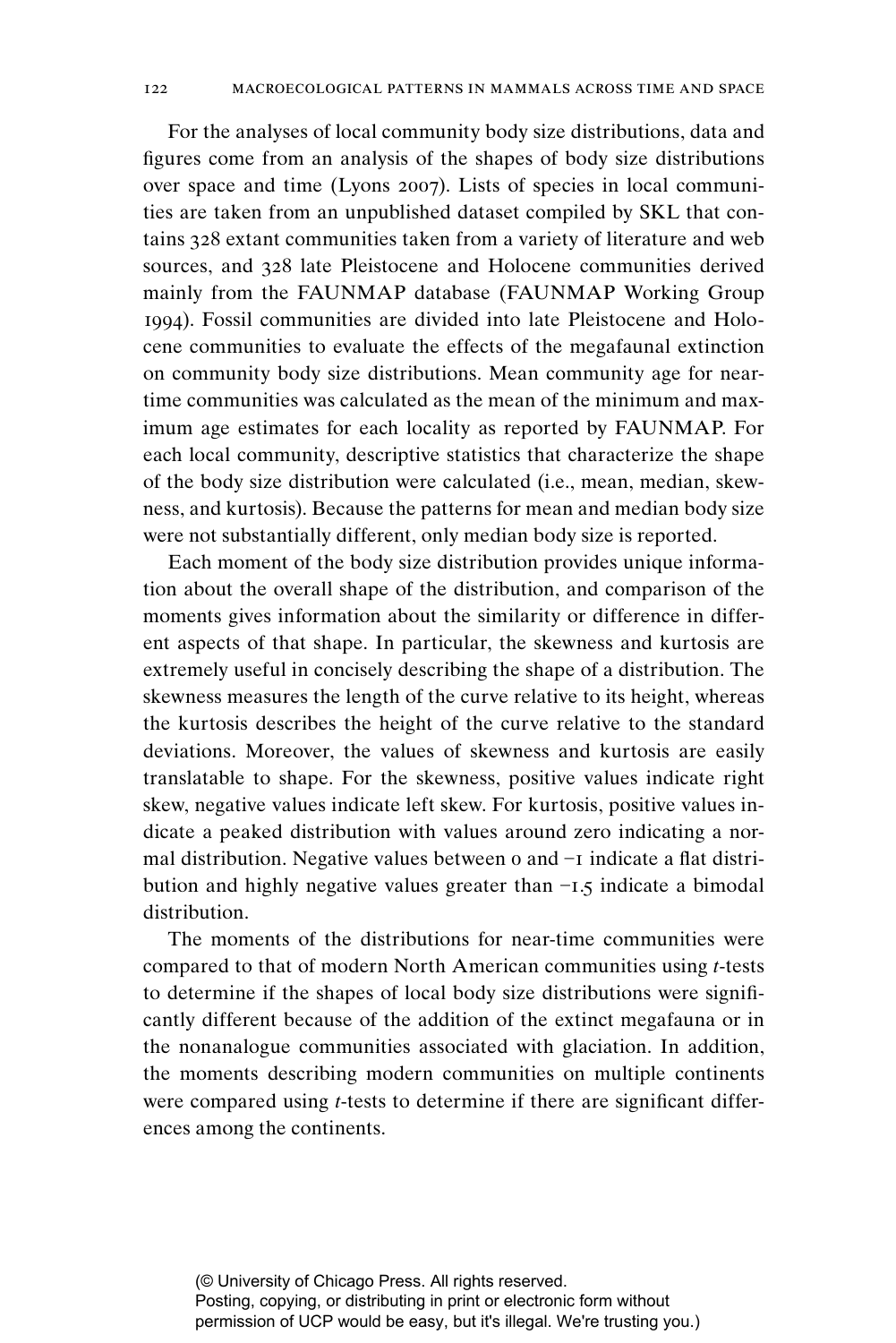# **Results and Discussion**

The analyses presented herein are the most comprehensive to date of macroecological patterns of body size in mammals across space and time. We found that at the level of continents and large islands, there was a remarkable consistency of body size distributions across both time and space that was disrupted by the end-Pleistocene extinctions. These analyses suggest that modern body size distributions for mammals at large spatial scales have been artificially distorted by the activities of aboriginal invaders. We also find a remarkable consistency in the relationship between body size and range size across time both before and after the extinction. Finally, we find that the shapes of community body size distributions vary across both space and time and suggest that further analyses focus on the role of habitat type rather than continental associations.

### *Continental Patterns in Body Size*

how similar are overall body size distributions across individual continents and large islands? Despite the greater amount of data available for this analysis, our results are consistent with Smith et al. (2004). The overall shapes and ranges of the body size distributions are similar on each of the four main continents, Eurasia, Africa, North America, and South America (fig. 5.1, *white bars*). We find that the statistics that describe the body size distributions of the major continents are remarkably similar (table 5.1). The range of body sizes found on each continent differs only slightly with most of the difference attributable to the lack of elephants in the New World and the lack of insectivores in South America. Moreover, the mean and median body sizes for each continent fall within a narrow range (mean: 2.176–2.523 log units, ∼150–333 g; median 1.875–2.212 log units, ∼75–163 g). Even the skewness is similar, ranging from 0.742 to 0.930. However, there are noticeable differences. Although the distributions are multimodal on each continent, the position of the modes differs. Eurasia and Africa have very similar shapes, with a species-rich second mode of large-bodied mammals that is lacking in modern North and South America. In addition, the position of the small-bodied mode differs on the different continents, in part, due to the order Insectivora. Africa has a large num-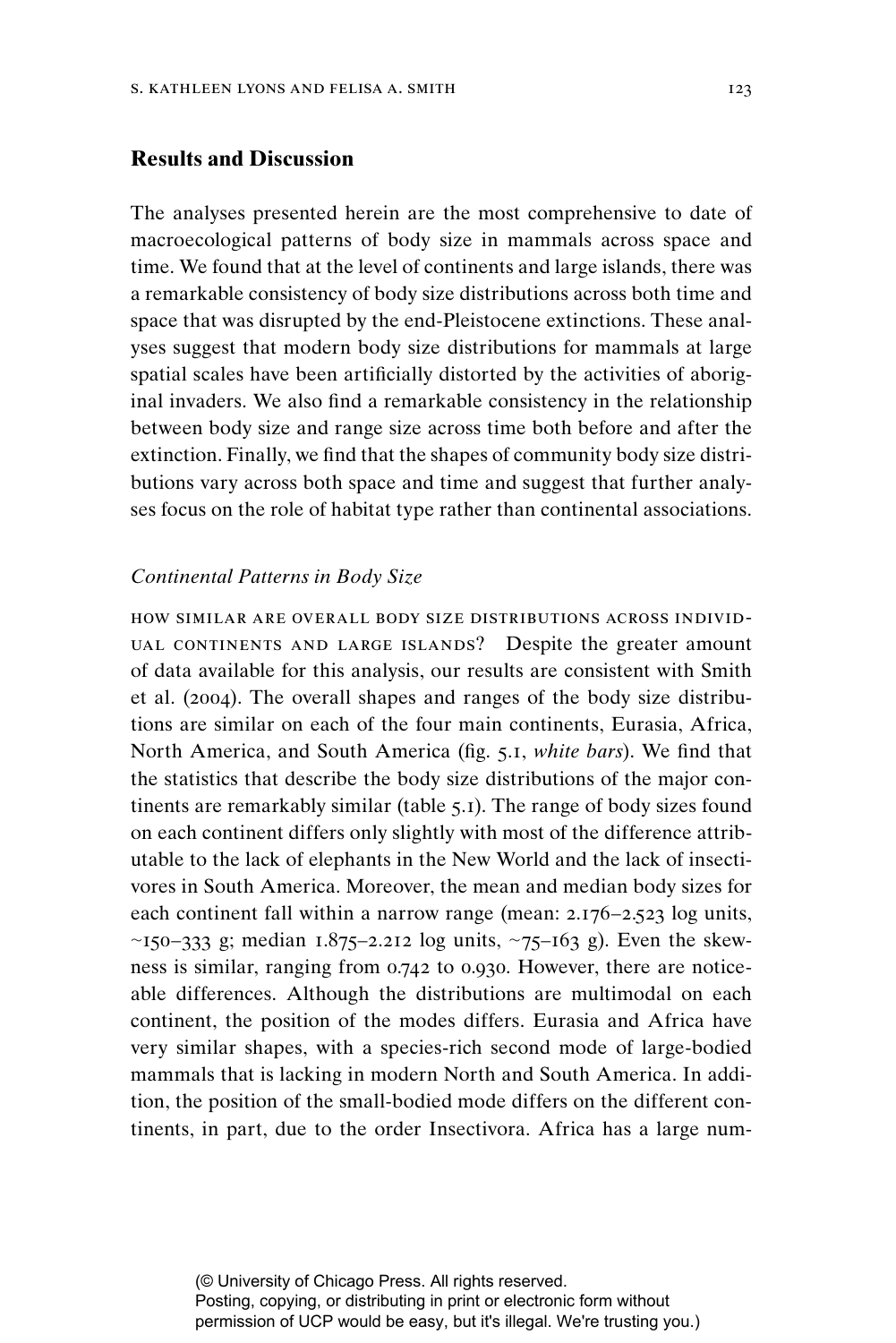

figure 5.1. Frequency distributions of mammalian body size on all continents and four major continents, Eurasia, North America, Africa, and South America. Hatched bars indicate the body size distribution of species that went extinct in the late Pleistocene. Note that the timing of the extinction is not the same on all the continents. The extinction on Eurasia occurred in two pulses at 50,000 and 30,000 years ago (Stuart 1999).

ber of insectivores, causing the mode of small-bodied species to be shifted to the left relative to other continents. In contrast, insectivores do not make it into South America, and as a consequence the mode of small-bodied species is shifted to the right relative to the other continents (see Smith et al. 2004). As a result, there are statistically signifi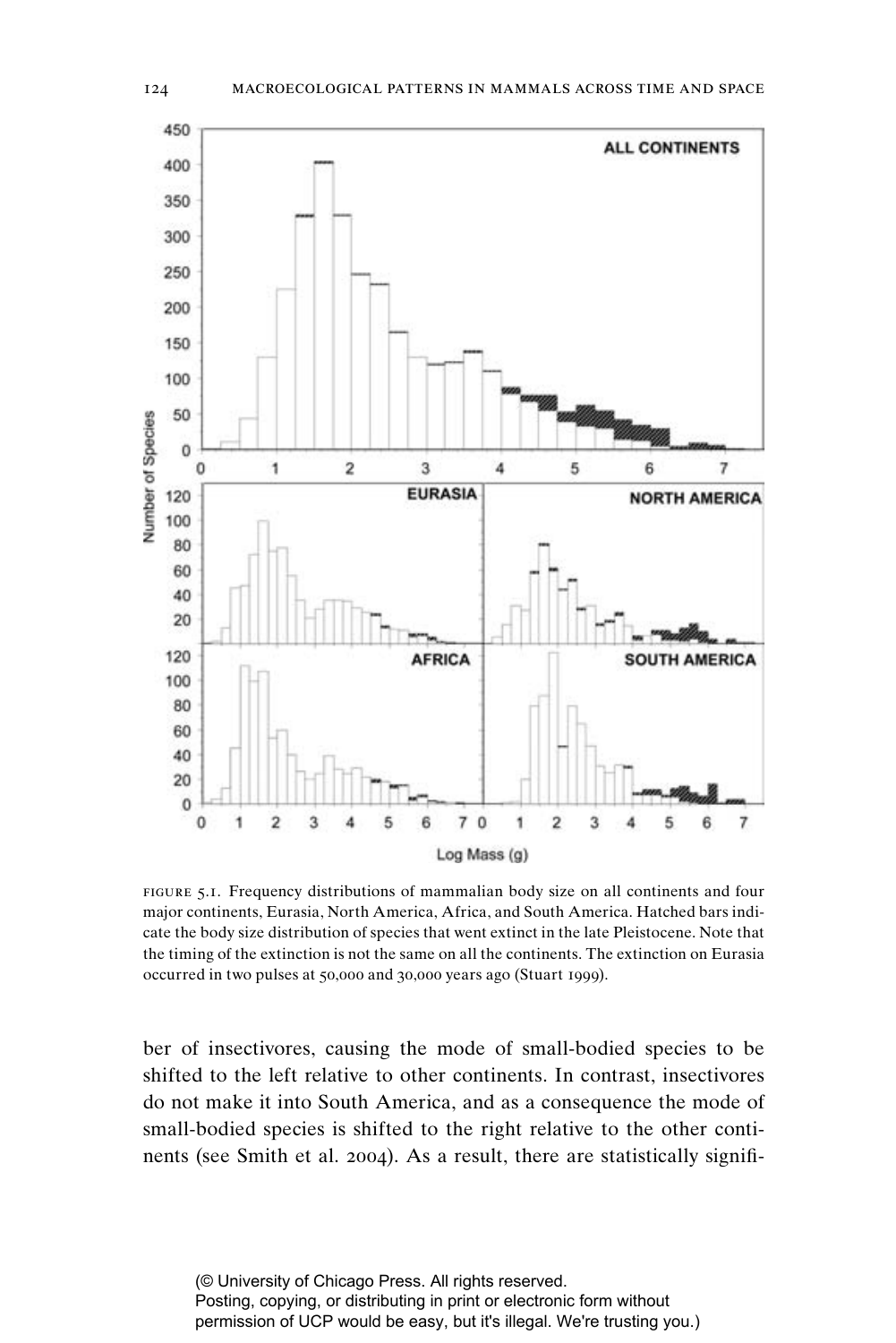cant differences between the continents, despite the overall similarity in shape.

The one small continent and the large islands (e.g., Australia, Tasmania, New Guinea, and Madagascar) have body size distributions that are distinct from those of the four main continents (fig 5.2, *white bars*). Rather than having a right-skewed distribution with a mode of smallbodied mammals, large islands have multimodal distributions that are much flatter than continental distributions. Indeed, they strongly resemble the regional distributions of Brown and Nicolleto (1991). Moreover, the degree to which the distribution is flattened appears related to island area and number of species. Tasmania has a much flatter distribution than the other large islands and also contains the fewest species (fig.  $5.2$ , *white bars*, table 5.1) and the smallest land area (table 5.2). As with the continental distributions, the range, mean, and median of the body size distributions of the large islands are relatively similar. Moreover, as with the continents, the differences can be attributed to unique aspects of the islands' history. For example, Madagascar has a much greater body size



figure 5.2. Frequency distributions of mammalian body size on one small continent, Australia, and three large islands, New Guinea, Tasmania, and Madagascar. Hatched bars indicate the body size distribution of species that went extinct in the late Pleistocene. Note that the timing of the extinction is not the same on all land masses, but each coincides roughly with the arrival of humans (Martin and Steadman 1999).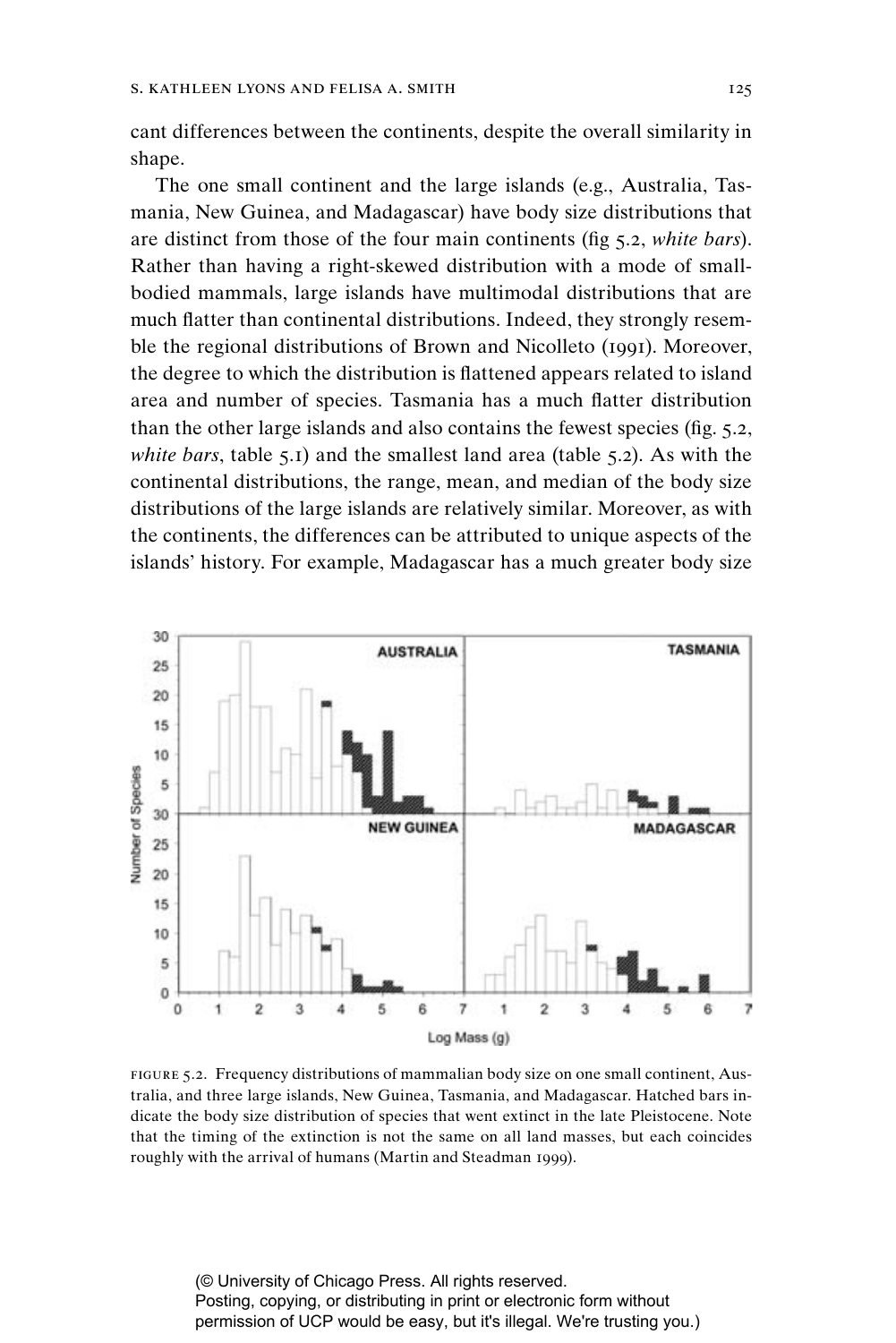range because of the inclusion of the endemic pygmy hippo, *Hexaprotodon madagascariensis*. There is some question as to the timing of the extinction of this species. However, evidence suggests that the extinction occurred in historical times (MacPhee and Flemming 1999), thus warranting inclusion in a characterization of the body size distribution of modern mammals of Madagascar.

how similar are overall body size distributions across time in NORTH AMERICA? On each continent and large island, there was a sizebiased extinction during the late Pleistocene that resulted in a truncation of the body size distribution (figs. 5.1 and 5.2, *hatched bars*). North and South America were strongly affected by the extinction event, losing ∼70–80 species each, whereas the extinction events were relatively minor in Eurasia and Africa, with each losing ∼15 species. Prior to the extinction event, the overall shapes of the continental distributions were even more similar than at present (fig. 5.1). North and South America had a second mode of large-bodied species and a large-bodied fauna that rivaled that of Africa. Similar to Lyons et al. (2004), we find remarkable similarity in the descriptive statistics that characterize the body size distributions on each continent. The mean and median body sizes fall within a narrow range of values (table 5.2). In addition, the differences in the overall range of body masses found on each continent in the present disappear when considering distributions that include the extinct megafauna. Prior to the extinction the body mass distributions on the four main continents encompassed 6.2–6.6 log units of mass. Lyons et al. (2004) found that prior to the extinction event, the shapes of the body size distributions of North and South America were not significantly different from that of Africa, although they were significantly different from each other. Here we find that all of the continents, except North America and Eurasia, are significantly different from one another even with the addition of the extinct megafauna (table 5.4). The difference between our results and that of Lyons et al. (2004) are probably due to the more complete dataset and the larger sample sizes available for this analysis. Moreover, as with the modern distributions, there are unique aspects of each continent's history that will contribute to significant differences between them.

Each of the large islands we examined also had a significantly sizebiased extinction that truncated the body size distribution at the large end (fig. 5.2). Interestingly, despite the similarity in the extinction event,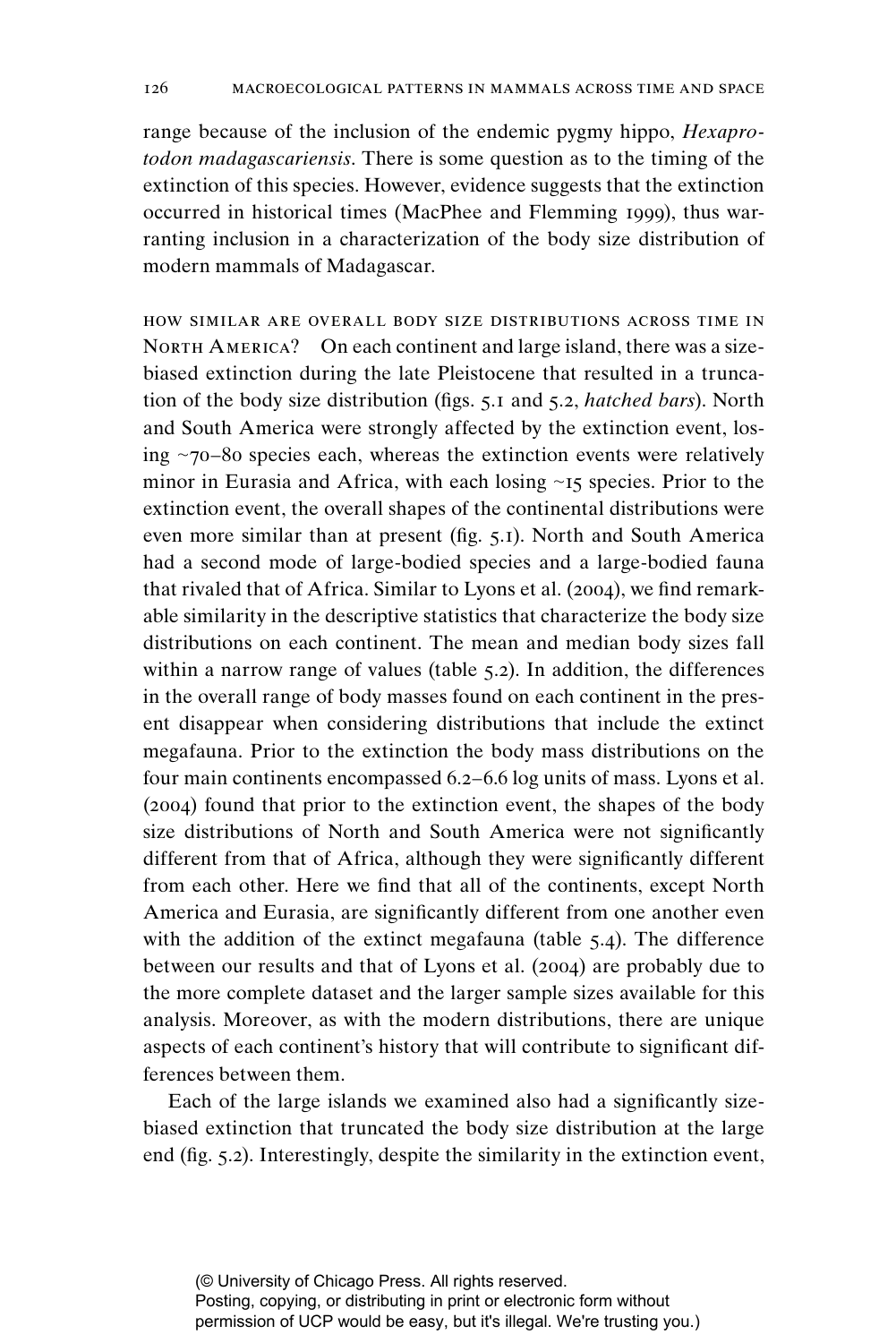|               | Africa   | Eurasia  | North<br>A merica | South<br>America | Australia |
|---------------|----------|----------|-------------------|------------------|-----------|
| Africa        |          | < 0.001  | < 0.001           | < 0.001          | < 0.001   |
|               |          | < 0.001  | 0.018             | < 0.001          | < 0.001   |
| Eurasia       | 24.921   |          | 0.133             | < 0.001          | < 0.001   |
|               | $-3.507$ |          | 0.302             | 0.012            | 0.004     |
| North America | 15.670   | 5.429    |                   | < 0.001          | < 0.001   |
|               | $-2.377$ | $-1.032$ |                   | < 0.001          | < 0.001   |
| South America | 78.613   | 22.298   | 19.530            |                  | < 0.001   |
|               | $-6.555$ | $-2.514$ | $-3.608$          |                  | 0.128     |
| Australia     | 29.090   | 16.660   | 24.553            | 23.227           |           |
|               | $-5.001$ | $-2.849$ | $-3.430$          | $-1.523$         |           |

table 5.4 **Comparisons of Mammalian Body Size Distributions on Different Continents prior to the Extinction of the Megafauna**

*Note*: Analyses were performed using nonparametric Kolmorgorov-Smirnov and Mann-Whitney U tests. Values in the bottom triangle are test statistics, and values in the upper triangle are *p* values. Upper values are for the Kolmorgorov-Smirnov test, and lower values are for the Mann-Whitney U test. Continent-specific generic averages were substituted for missing body sizes.

the extinction did not occur at the same time on each island (Grainger et al. 1987; Flannery 1995; Strahan 1995; Bonaccorso 1998 ; Garbutt 1999). Indeed, for Madagascar, there is some debate concerning the timing of the extinction of the different species that were affected (Garbutt 1999; MacPhee and Flemming 1999). However, as with the continental distributions, the shapes and the statistics that characterize the body size distributions of mammals on large islands were similar prior to the extinction event (fig.  $5.2$ , table  $5.2$ ). In particular, the range of body masses on each island was more similar prior to the extinction event despite the differences in land area (compare table 5.2 to table 5.1). Interestingly, for island distributions, the megafaunal extinction events did not substantially change the shape of the distribution. Because the distributions tend to be flatter and less skewed in general, the removal of large-bodied species simply truncated the distributions rather than removing a second mode, as with the continental distributions.

At the continental level, body size distributions of modern mammals and late Pleistocene mammals are significantly different (Lyons et al. 2004). The lack of megafauna in present-day faunas has had a profound effect on the shape of body size distributions. The question then becomes, Which time period is unique? Are present-day distributions unusual or is there something unique about the late Pleistocene? To answer these questions, we examined the shape of body size distributions for mammals in North America in 1-million-year intervals at four different time periods over the Cenozoic (4, 20, 40, and 60 million years ago).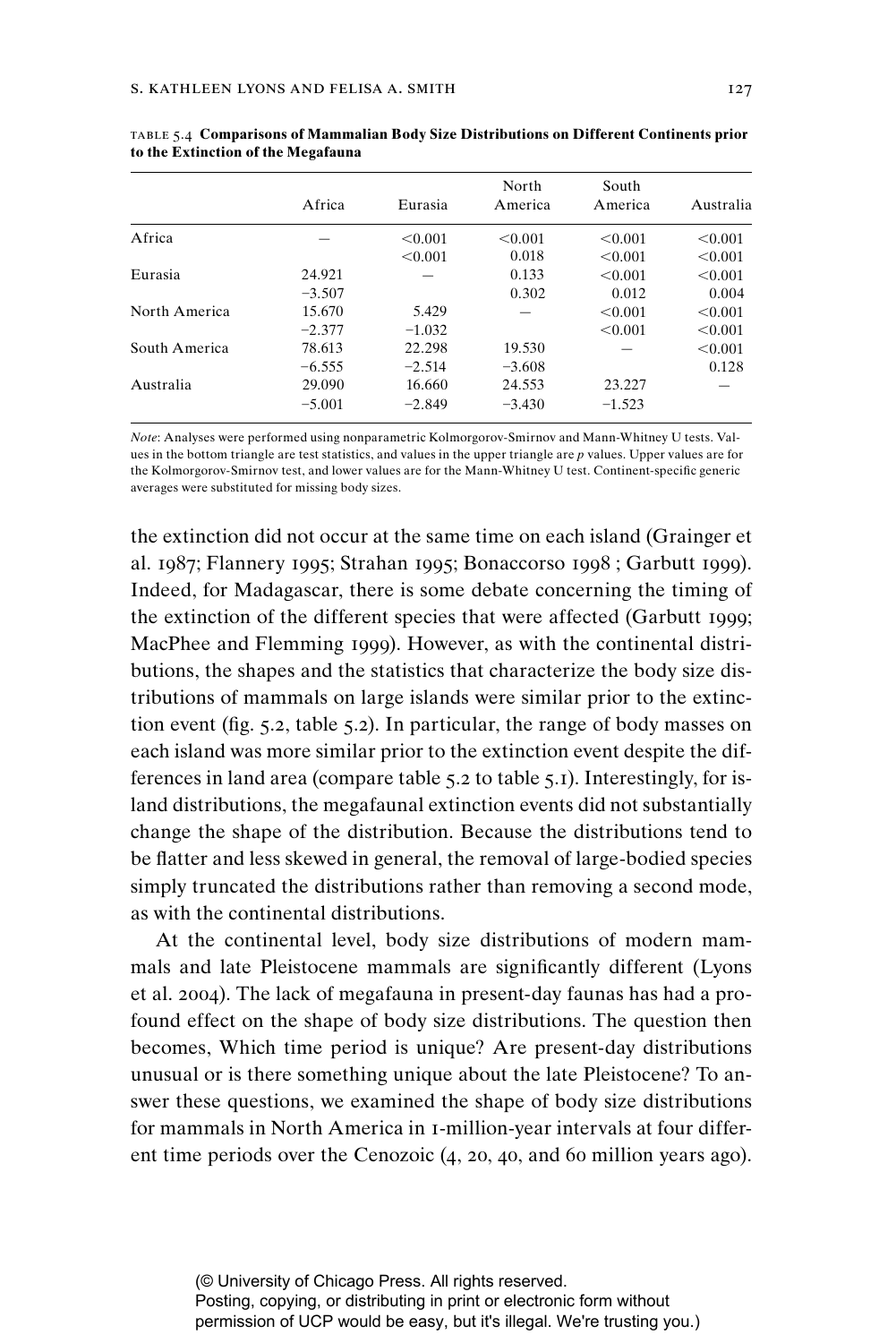Because these distributions were generated entirely from fossil data, they are unlikely to be perfect representations of the faunas of the time. First, sampling is a problem, and not all species present at a particular time will be represented in the fossil record. Second, this bias is likely to be stronger for small-bodied species. An analysis of the late Pleistocene record of North America has shown that small-bodied species are less likely to be represented, either because they are less robust and therefore less likely to be fossilized or because they are less likely to be recovered without special collecting techniques (Lyons and Smith 2006a, 2010). However, these biases should be similar throughout the Cenozoic, making comparison among the deep-time faunas possible. Despite these problems, there are similarities between these deep-time faunas and the late Pleistocene that suggest general patterns. First, after the Cretaceous/ Paleogene extinction, mammals very quickly filled the full range of body sizes occupied by mammals (fig. 5.3, *bottom panel*; see also Alroy 1998; Smith et al. 2004). Moreover, the mean body masses for the different orders of mammals stayed relatively constant over time and across continents (Smith et al. 2004). Second, the body size distribution of mammals became bimodal by 40 million years ago and stayed that way until the extinction of the megafauna in the late Pleistocene (fig.  $5.3$ ; see also Alroy 1998).

The similarity of extinction events on multiple continents and large islands suggests that there should be predictability in the shape of mammalian body size distributions at continental and regional scales. Continental body size distributions should be right skewed and multimodal with two major modes—one for small-bodied species and one for the large-bodied species that are lacking from many modern faunas. Indeed, mammalian body size distributions became bimodal early on in the history of mammals, first occurring around 40 million years ago. Moreover, our results for large islands suggest that regional distributions should have the predictable shape that was first characterized by Brown and Nicoletto (1991). They should be somewhat right skewed and flatter than continental distributions, and they should become increasingly less skewed and flatter as the spatial scale decreases. This similarity in distribution shape implies there are underlying mechanisms that shape these distributions over ecological and evolutionary time. Moreover, it suggests that humans have manipulated the environment by default or design since they became a dominant species (e.g., Lyons et al. 2004; Donlan et al. 2005; Surovell et al. 2005; Donlan et al. 2006). Therefore,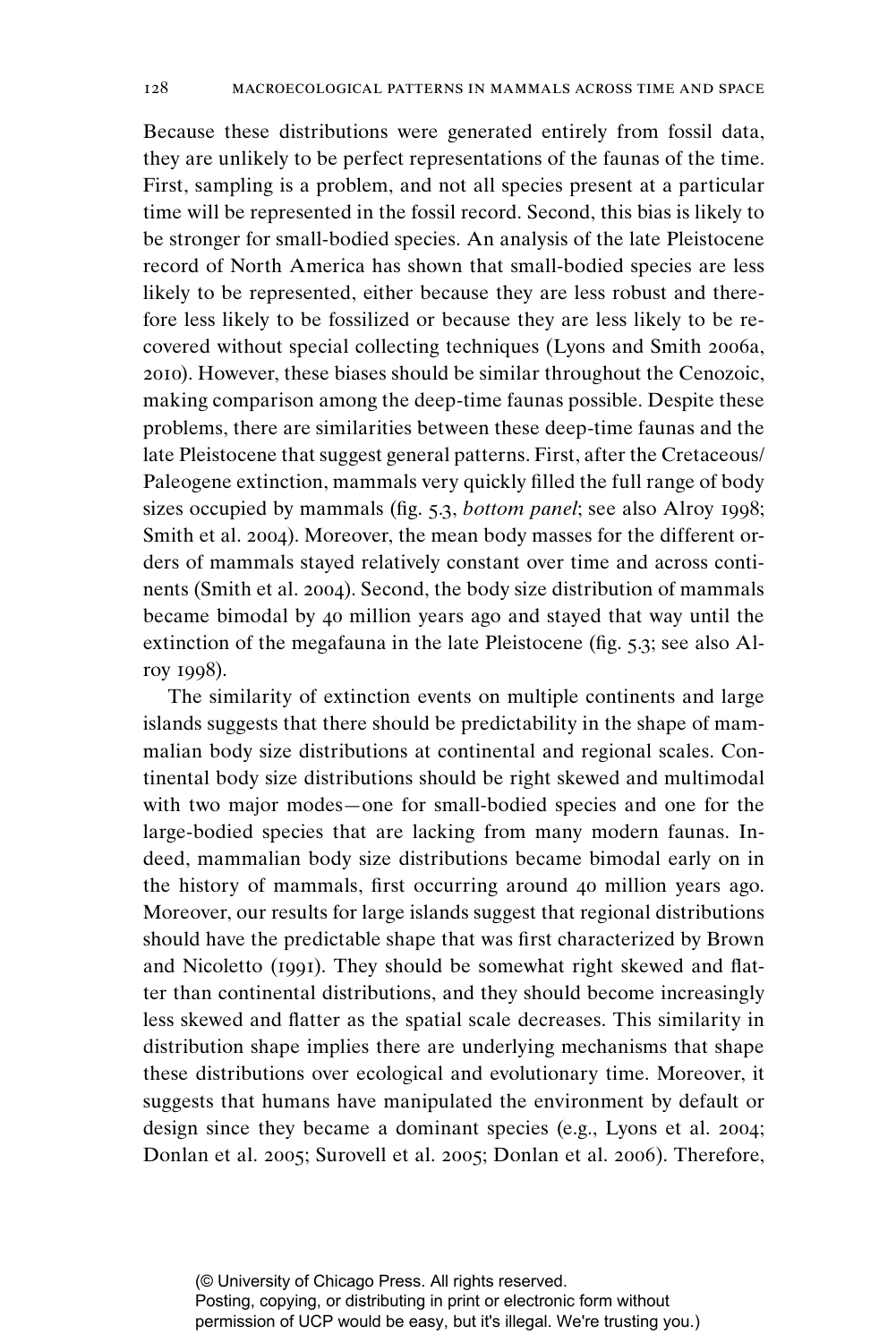

figure 5.3. Frequency distributions of body size of North American mammals at four different points in time across the Cenozoic: 60, 40, 20, and 3 million years ago. Note that continental body size distributions are bimodal by 40 million years ago and remain that way until the end-Pleistocene extinctions. (Data courtesy of J. Alroy [Alroy 1998, 2000].)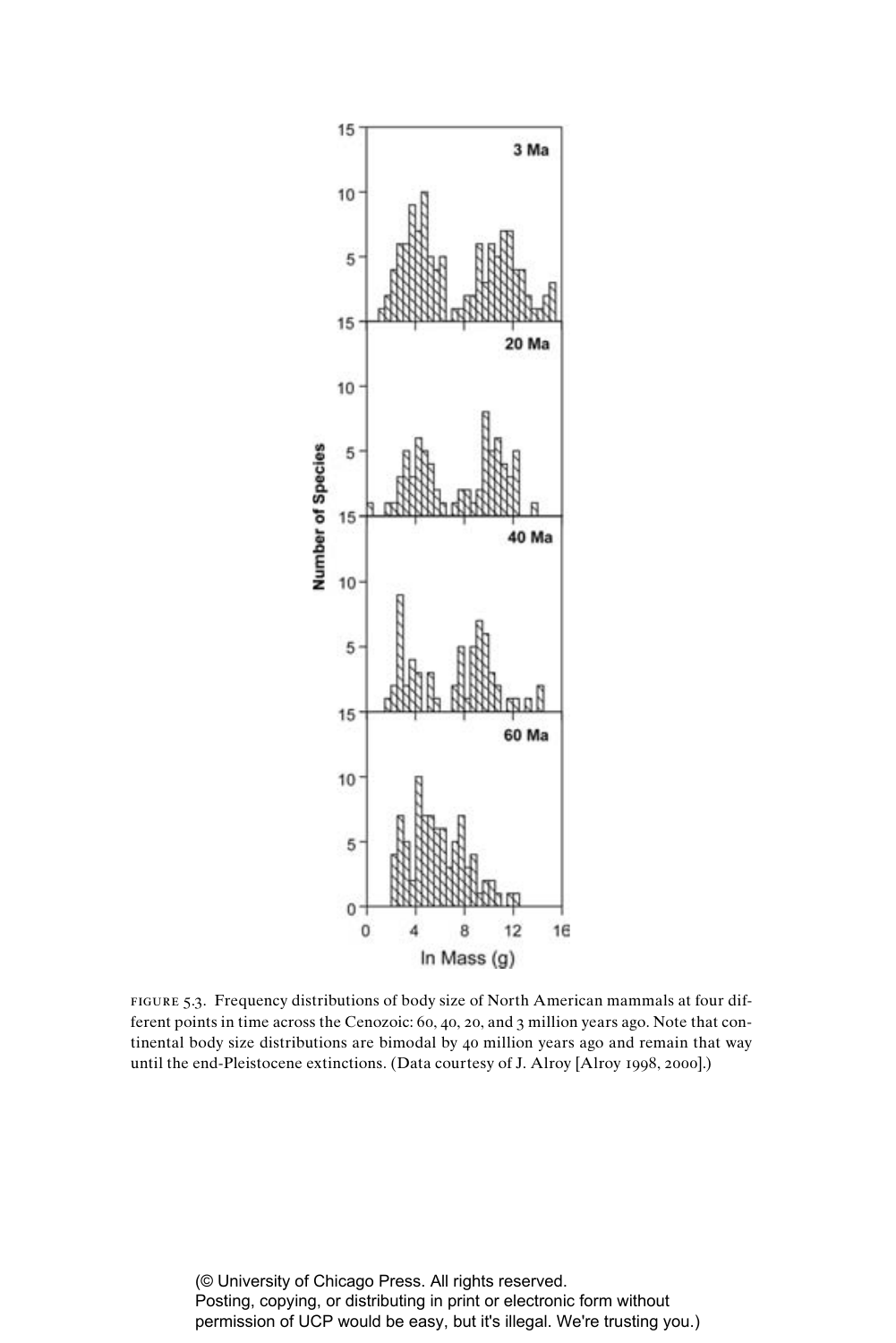present-day macroecological patterns must be interpreted with the realization that anthropogenic effects may have altered the patterns from their "natural" state. If we truly think that the repeatable macroecological patterns we are seeing have underlying ecological processes, then we must be sure that the patterns we are trying to explain are not unduly artificially altered.

## *Continental Patterns of Body Size and Range Size*

The relationship between body size and range size, for most groups examined, is a triangular relationship in which large-bodied species tend to have large ranges and small-bodied species have a large amount of variation in the shape of their geographic range (Brown 1995; Blackburn and Gaston 1996; Gaston and Blackburn 1996; Gaston 2003). Mammals in the present-day New World show this pattern (fig. 5.4, *left-hand panel*) both across all mammals and within the different orders (J. Madin, pers. comm.). Moreover, this pattern is consistent across the last 40,000 years in North America (fig. 5.4, *right-hand panels*). In fact, we see this messy, triangular relationship before and after the extinction of large mammals. Nonetheless, there are some differences. The body size/range size plots for the Holocene, Glacial, and Pre-Glacial time periods (fig. 5.4, *righthand panels*) have some large-bodied mammals that had small ranges. However, examination of the identity of these points indicates that in each case, they are species that subsequently went extinct or are species whose distributions are truncated, as the majority of the range falls outside the United States (i.e., the range of the FAUNMAP data). For example, in the Pre-Glacial plots, the three largest mammals with small ranges are *Homotherium serum*, *Hydrochoerus holmesi*, and *Equus scotti*. Each of these species is now extinct. In the Glacial time periods, the large mammals with the smallest ranges are *H. holmesi* and *E. niobrarensis*. The other large-bodied species with small ranges are species like *Alces alces* that have a large portion of their current range outside of the range of the FAUNMAP data. Finally, in the Holocene the large-bodied species with small ranges tend to be species like the peccary and the mountain goat, whose ranges extend outside the United States.

 The consistency over time of the relationship between body size and range size, the pattern that large-bodied mammals have large ranges and small-bodied mammals have great variation in range size, suggests that small mammals can be either coarse or fine grained in how they perceive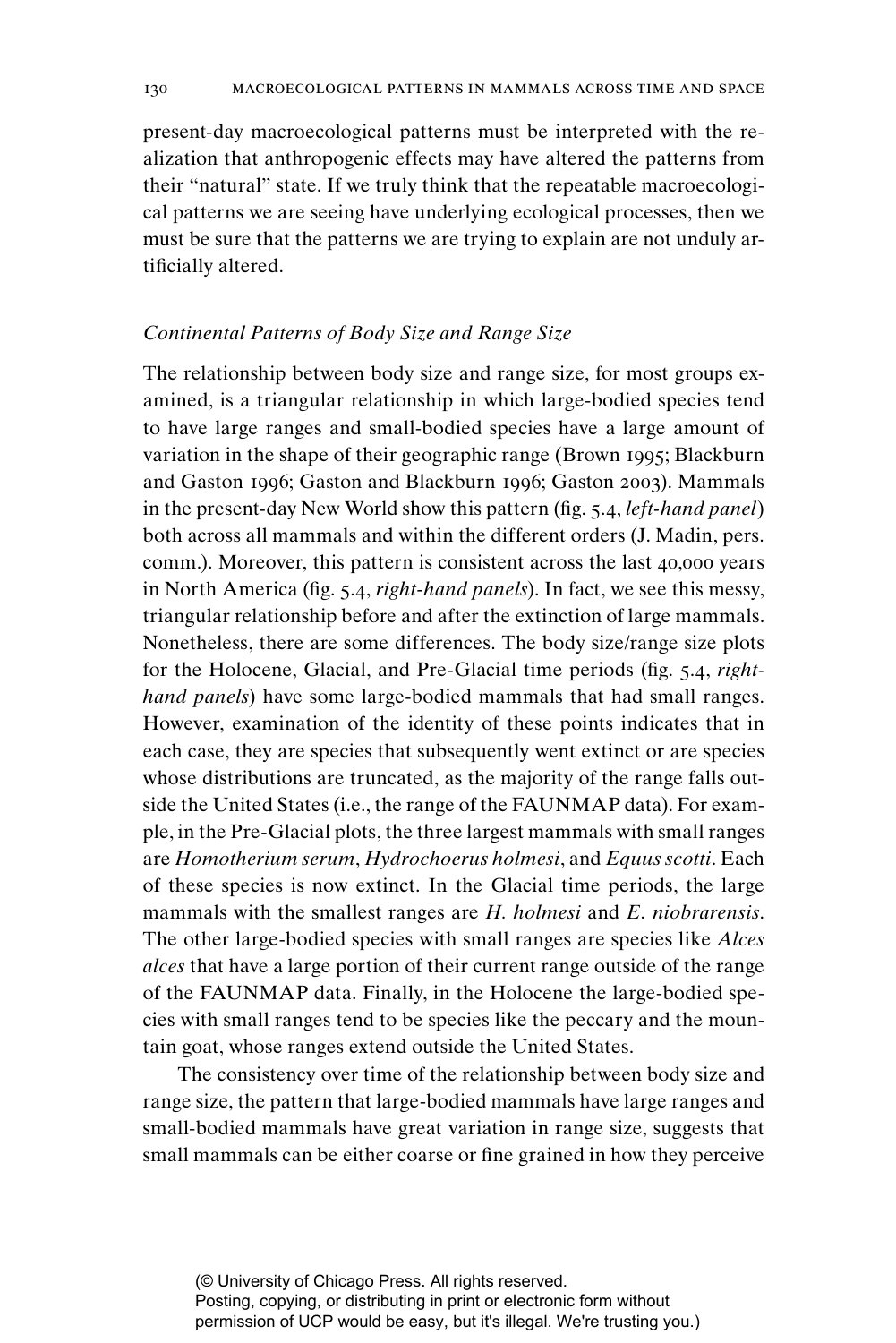

figure 5.4. The relationship between body size and range size for New World mammals (*left-hand panel*) and for North American mammals at three time periods during the Quaternary: Holocene (last 10,000 years), Glacial (20,000–10,000 years ago), and Pre-Glacial (40,000–20,000 years ago). Data for New World mammals are coded according to ordinal affliation.

the environment, but that large mammals can only be coarse grained. This difference in how large- and small-bodied mammals perceive and use the environment could help explain the triangular shape of the relationship, because it explains why the smallest range size within a body size bin increases with body size. However, it does not explain the top constraint line, or lack thereof. Maximum range size in all body size bins is similar and seems to be related to available space. That is, at all body sizes, some species will have the maximum range size allowable given the available land area. Why are there small-bodied species that use a lot of space? One possibility is that there are constraints imposed by life history traits or phylogenetic history. However, this has yet to be explored across all mammals.

Interestingly, the overall triangular shape cannot be attributed to turnover in the ordinal identity across the *x* axis. The triangular-shaped relationship holds within orders as well as across all mammals (fig. 5.4, *left-hand panel*; J. Madin, pers. comm.), suggesting that mode of life influences the steepness of the relationship, but not the overall triangular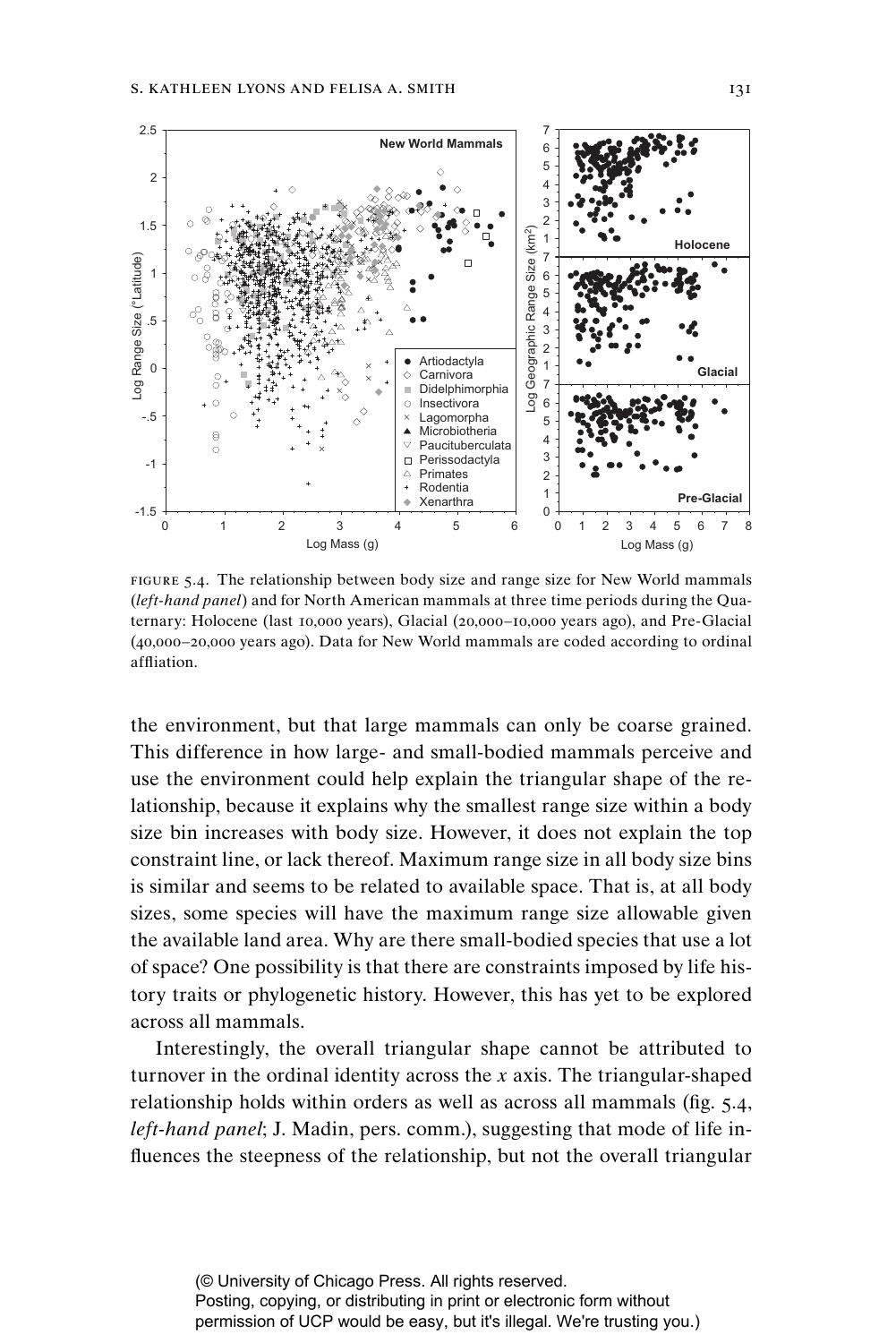shape. If the triangular shape were attributable simply to differences in how body size relates to range size in different orders of mammals, we would not expect to see the same pattern recapitulated within the different orders. Indeed, the fact that larger insectivores (fig. 5.4, *left-hand panel, open circles*) or larger artiodactyls (fig. 5.4, *left-hand panel, solid circles*) tend to have larger ranges and less variation in range size than smaller-bodied members of their order suggests that there is something about body size per se that influences the overall shape.

# *Community-Level Patterns of Body Size*

There are two main findings concerning body size distributions at the community level. The first is that they tend to be flatter than distributions at regional or continental scales (Brown and Nicolleto 1991). In general, this means that as the spatial scale of the analysis decreases, the number of species in the modal size classes is reduced. Brown and Nicolleto (1991) first showed this pattern for North American mammals and pointed out that this meant that beta diversity among communities was due to turnover in species from the modal size class (i.e., 100 g) and that smaller- and larger-bodied species were occurring in multiple communities. Studies that have extended these analyses to South America (Marquet and Cofre 1999; Bakker and Kelt 2000) and Africa (Kelt and Meyer 2009) have also found a flattening of the body size distribution with decreasing spatial scale.

The second main finding first recognized by Brown and Nicolleto (1991) is that the shapes of body size distributions change with spatial scale. They found that although North American continental body size distribution was unimodal and right skewed, local body size distributions were essentially uniform. The uniform shape of the distribution was consistent for all of the different habitats they examined. However, subsequent studies for South America (Marquet and Cofre 1999; Bakker and Kelt 2000) and Africa (Kelt and Meyer 2009) have not replicated these findings. Non-rain forest communities in South America showed the uniform distribution common to North America; however, rain forest communities had more unimodal and peaked distributions (Marquet and Cofre 1999; Bakker and Kelt 2000). The difference was attributed to the arboreal habitat available in rain forests and the additional medium-sized mammals that it could support. Interestingly, Africa shows a third pattern. In Africa, local body size distributions are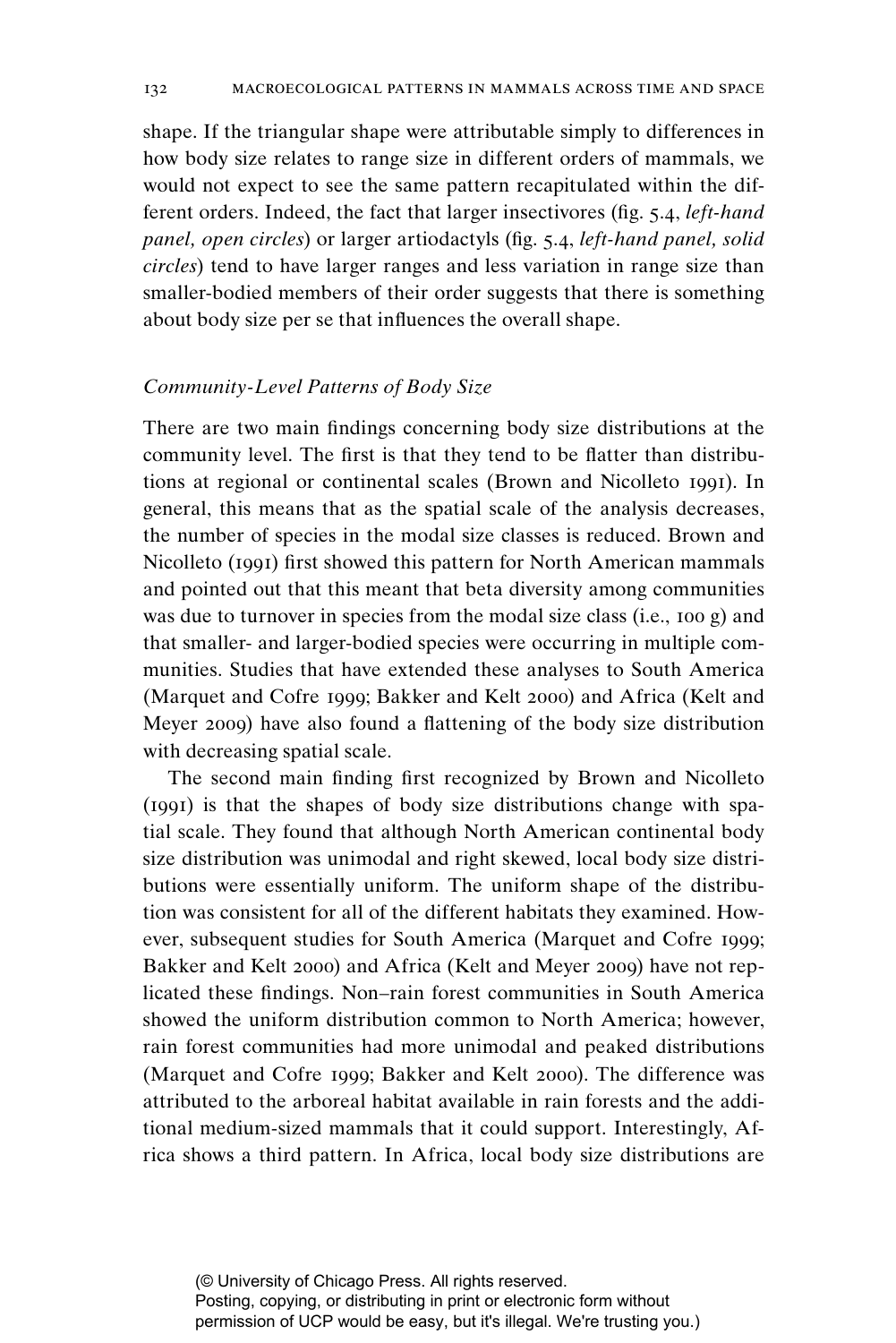flatter than continental body size distributions but never completely lose the bimodality found at larger spatial scales (Kelt and Meyer 2009). Kelt and Meyer (2009) attribute this difference to the second mode of large bodied mammals still present in Africa and argue that any coevolutionary accommodations between early human hunters and large-bodied mammals that allowed the African fauna to escape anthropogenic extinction may also be responsible for the bimodality of local body size distributions. Interestingly, this predicts that other continents such as Eurasia that also retained their second mode of large-bodied mammals and avoided the end-Pleistocene extinction should show similar patterns to that of Africa.

are the shapes of body size distributions at the community level consistent across space? Our analyses of the moments of community body size distributions across space and time found significant differences in the shapes of community body size distributions among continents (fig.  $5.5$ , tables  $5.5$ ,  $5.6$ , and  $5.7$ ) and across time (fig.  $5.6$ ). However, there were notable exceptions. First, pairwise analyses of the median ln body mass of communities on different continents found significant differences among only three pairs of continents: Africa and North America, Eurasia and Australia, and Australia and South America (fig. 5.5, table 5.5). Africa had the highest median body size of its communities, followed by South America. As might be expected from the results of Kelt and Meyer (2009), the majority of the differences in median ln body size are driven by differences with Africa. Because Africa still retains its large-bodied fauna and the second mode in the continental body size distribution (fig.  $5.1$ ), African communities could have a higher median body size, because they contain more individuals of larger size. However, we did not find the expected similarity between Eurasian and African communities, despite the fact that the continental body size distributions of Africa and Eurasia are remarkably similar and both continents retain a significant portion of their large-bodied fauna (fig. 5.1). This may reflect the wider range of temperate latitudes in Eurasia than in Africa.

We found no difference in the skewness of the communities on different continents (fig.  $5.5$ , table  $5.6$ ). The average skewness on each continent was close to zero, but the range of values was much greater on Australia, Eurasia, and South America (fig. 5.5). Clearly African communities did not attain higher median ln body sizes by having communities with radically different skewness. Indeed, the average skewness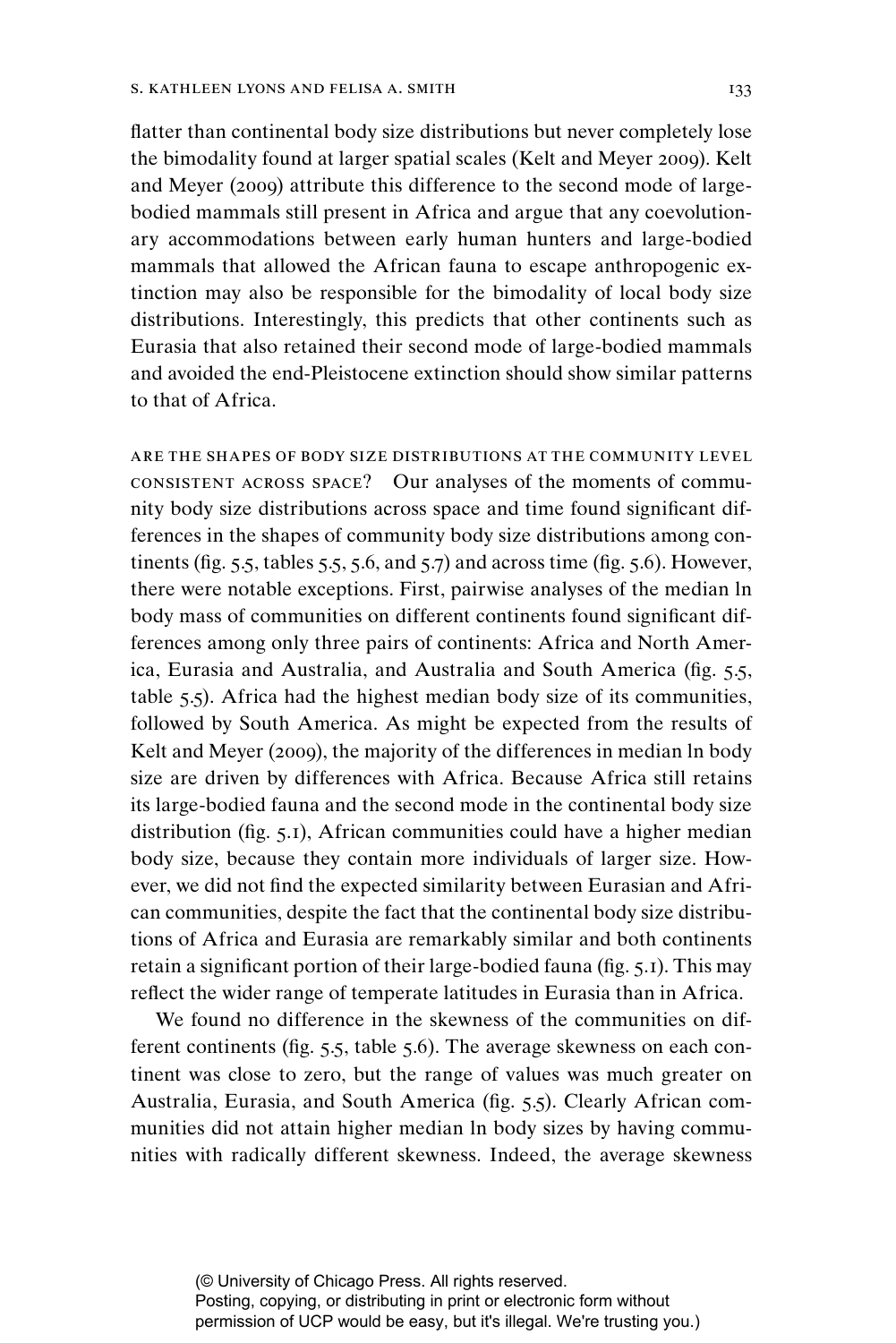

figure 5.5. Box plots comparing the moments of body size distributions of modern mammal communities for five different continents, North America (*gray bar*), Africa (*circle hatching*), Australia (*x hatching*), Eurasia (*white bar*), and South America (*square hatching*). Each panel represents a different moment: median ln body mass, skewness, and kurtosis.

for African communities is approximately zero (fig.  $5.5$ ), consistent with the findings of bimodality reported by Kelt and Meyer (2009). Although it is not a significant difference, it is worth noting that Eurasia has the highest average skewness and that the values tend to be positive, indicating a right skew. Despite having a second mode of large-bodied mam-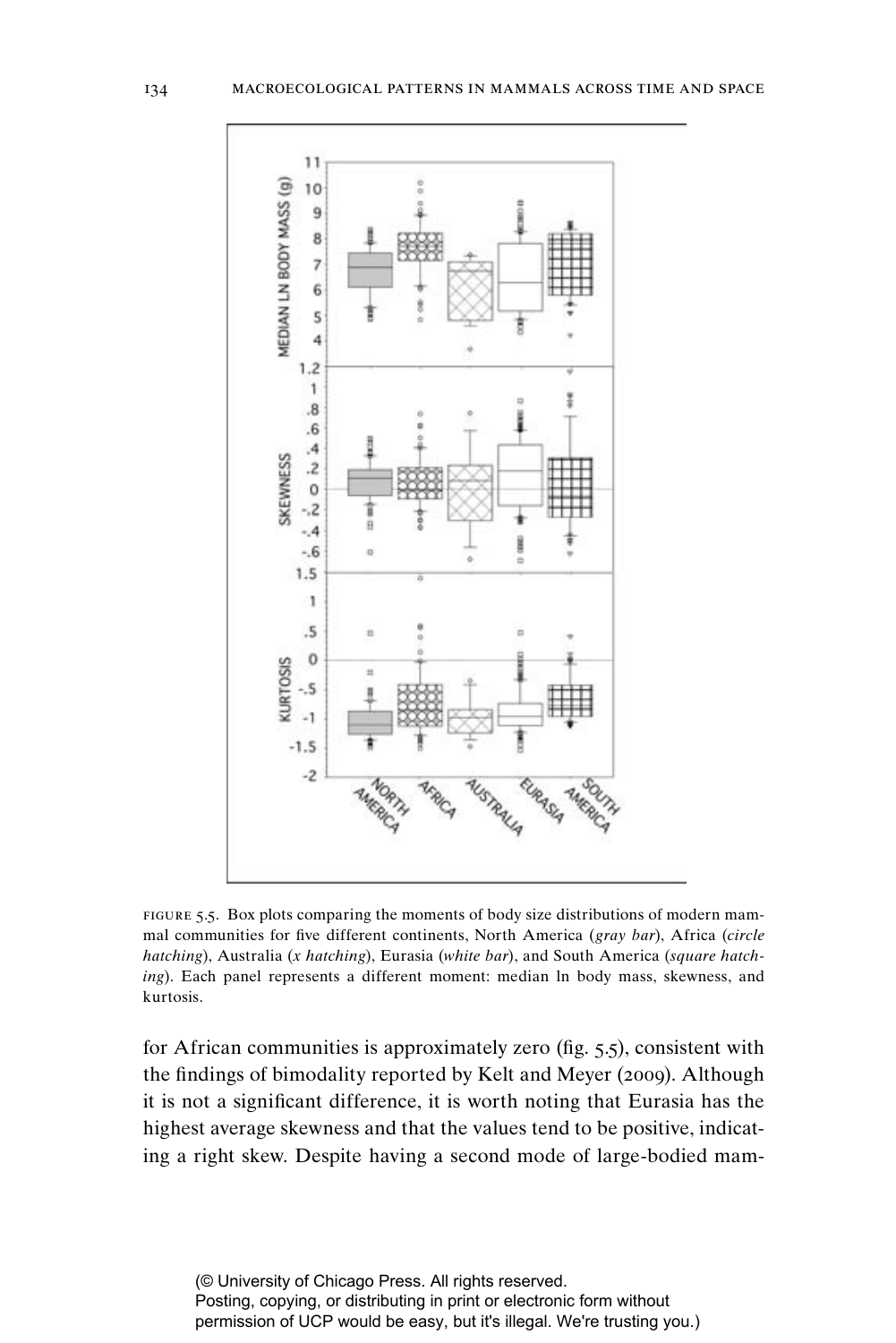|               | Africa  | Eurasia        | North<br>A merica | South<br>America | Australia      |
|---------------|---------|----------------|-------------------|------------------|----------------|
| Africa        |         | $<$ 0.001 $\,$ | $<$ 0.001 $\,$    | 0.05             | $<$ 0.001 $\,$ |
| Eurasia       | 5.19    |                | 0.38              | 0.007            | 0.23           |
| North America | $-5.39$ | 0.875          |                   | 0.01             | 0.03           |
| South America | 2.03    | $-2.75$        | $-2.48$           |                  | 0.005          |
| Australia     | 4.71    | $-1.20$        | 2.20              | $-2.95$          |                |

table 5.5 **Comparisons of ln Median Body Size for Body Size Distributions of Local Communities on Different Continents**

*Note*: Analyses were performed using *t*-tests. Values in the bottom triangle are test statistics, and values in the upper triangle are *p* values. Continent-specific generic averages were substituted for missing body sizes. A Bonferroni correction puts the alpha needed for significance at 0.005. Significant *p* values are highlighted in bold.

|               | Africa  | Eurasia | North<br>America | South<br>America | Australia |
|---------------|---------|---------|------------------|------------------|-----------|
| Africa        |         | 0.09    | 0.64             | 0.67             | 0.58      |
| Eurasia       | $-1.70$ |         | 0.11             | 0.07             | 0.17      |
| North America | 0.47    | $-1.61$ |                  | 0.40             | 0.34      |
| South America | 0.42    | 1.85    | 0.84             |                  | 0.88      |
| Australia     | 0.56    | $-1.40$ | 0.96             | $-0.15$          |           |

#### table 5.6 **Comparisons of Skewness Values for Body Size Distributions of Local Communities on Different Continents**

*Note*: Analyses were performed using *t*-tests. Values in the bottom triangle are test statistics, and values in the upper triangle are *p* values. Continent-specific generic averages were substituted for missing body sizes. A Bonferroni correction puts the alpha needed for significance at 0.005. There are no significant *p* values.

mals still extant (fig.  $\zeta$ .), Eurasian communities are more likely to have a peak in smaller-bodied species and a long tail of large-bodied species rather than a second mode. Again, this is unlike Africa and suggests that simply having a continental biota that was less affected by the megafaunal extinction is not sufficient to explain African community body size distributions.

Analyses of the kurtosis values of the communities on different continents found significant differences largely between North and South America and the other continents (fig.  $5.5$ , table  $5.7$ ). Specifically, the distribution of kurtosis values describing North American communities was significantly different from that of African, Eurasian, and South American communities. In addition to being significantly different from North America, South America was also significantly different from Eurasia. On all continents, the majority of communities had kurtosis values less than zero, indicating a relatively flat distribution. However, the variation in community kurtosis values on the different continents is infor-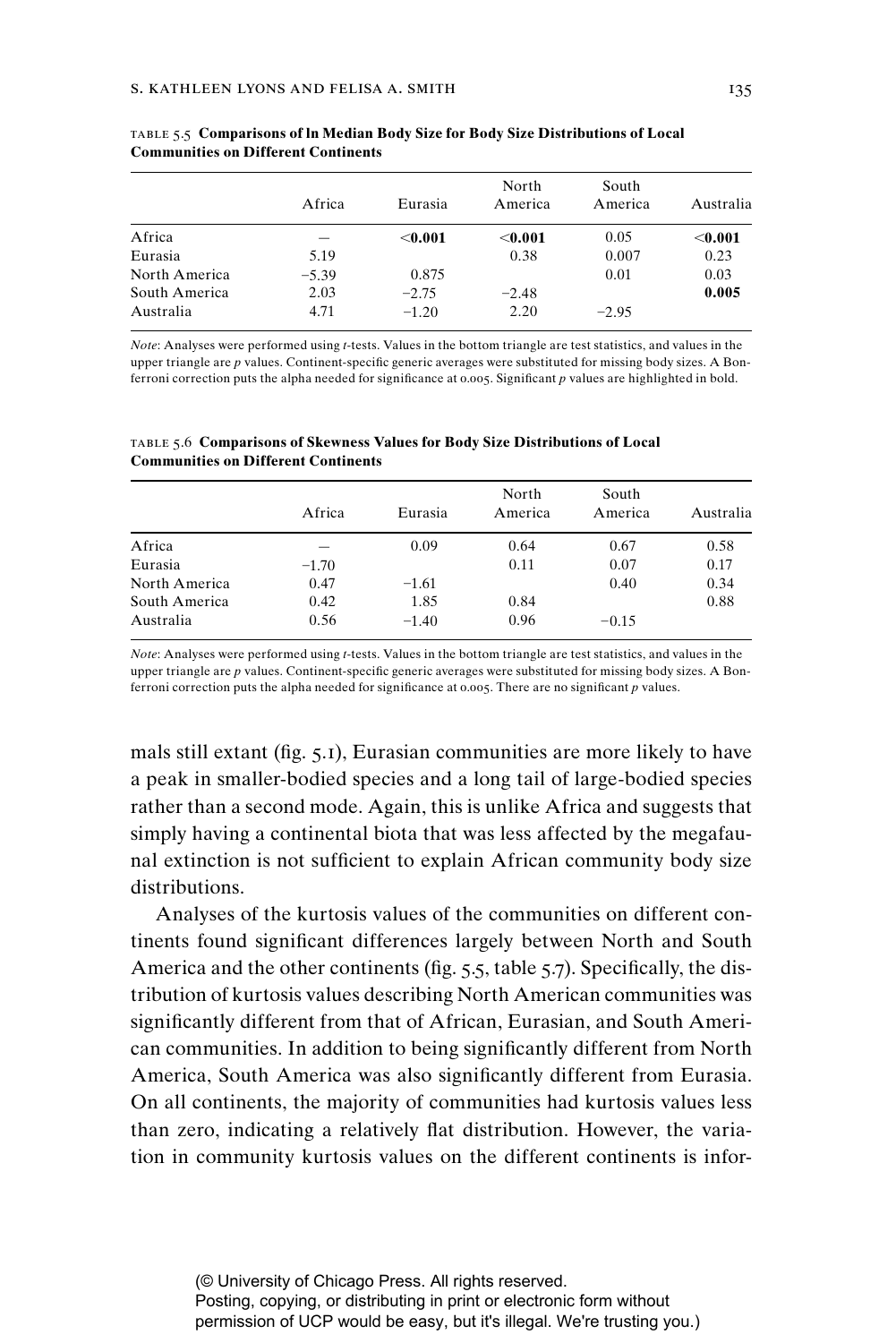|               | Africa  | Eurasia | North<br>A merica | South<br>America | Australia |
|---------------|---------|---------|-------------------|------------------|-----------|
| Africa        |         | 0.02    | $<$ 0.001 $\,$    | 0.56             | 0.08      |
| Eurasia       | 2.33    |         | $<$ 0.001 $\,$    | $<$ 0.001 $\,$   | 0.23      |
| North America | $-4.27$ | $-3.37$ |                   | $<$ 0.001        | 0.59      |
| South America | $-0.59$ | $-3.56$ | $-6.20$           |                  | 0.003     |
| Australia     | 1.80    | $-1.20$ | $-0.54$           | $-3.09$          |           |

table 5.7 **Comparisons of Kurtosis Values for Body Size Distributions of Local Communities on Different Continents**

*Note*: Analyses were performed using *t*-tests. Values in the bottom triangle are test statistics, and values in the upper triangle are *p* values. Continent-specific generic averages were substituted for missing body sizes. A Bonferroni correction puts the alpha needed for significance at 0.005. Significant *p* values are highlighted in bold.

mative (fig. 5.5). North America and Australia had kurtosis values that fell within a narrow range, with the average being close to  $-i$ , indicative of the flat distributions documented in Brown and Nicoletto (1991). Eurasia and South America also had kurtosis values that fell within a narrow range. However, the average for Eurasia was close to  $-i$ , whereas the average for South America was closer to –0.75. For both continents, the average values indicate a majority of communities with relatively flat distributions; however, the body size distributions of South American communities were slightly more peaked than those of Eurasian communities. This is consistent with the findings of more peaked distributions in South American rain forests (Marquet and Cofre 1999; Bakker and Kelt 2000). Interestingly, the range of values for Eurasian communities is much greater than for any other continent save Africa. This suggests that Eurasian community body size distributions run the gamut from highly bimodal to uniform to highly peaked.

African community body size distributions show the greatest range of kurtosis values and the highest average (fig.  $5.5$ ). Moreover, the communities with the absolute highest kurtosis values occur in Africa. This is in sharp contrast to the bimodality at all spatial scales reported by Kelt and Meyer (2009). The difference may be due to the area of the local communities used in the different studies and the greater number of local communities analyzed here. Our communities were constrained to be <10,000 km2, whereas Kelt and Meyer's (2000) were not. Moreover, we analyzed a much larger number of local communities covering a wider range of habitats (57 vs. 14). Although some communities are peaked, it is not a consistent feature of African communities. Our analyses indicate that the majority of African communities have peaked distribu-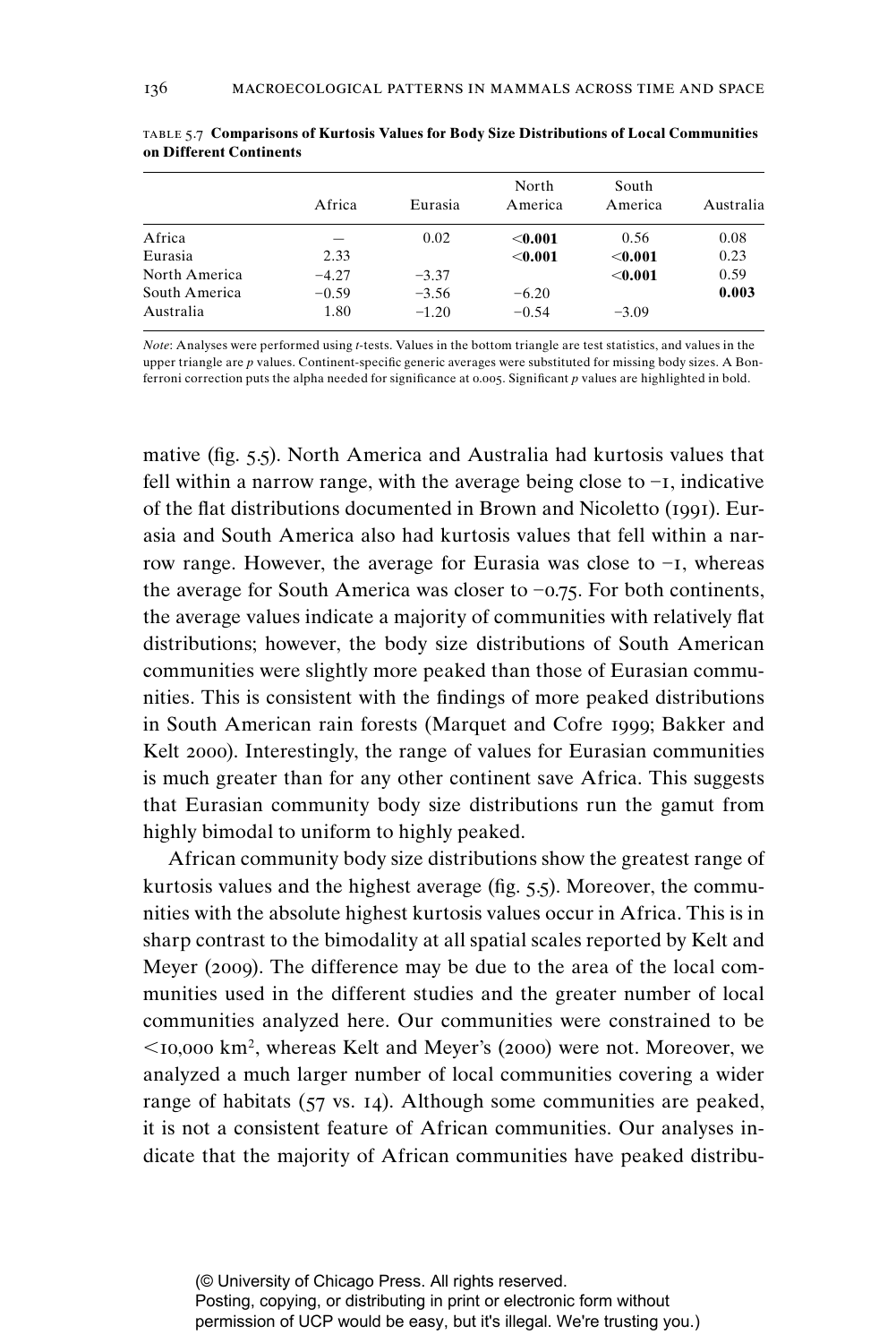tions, but that they run the gamut from bimodal to uniform to highly peaked. Interestingly, in this respect African and Eurasian communities are similar.

The analyses presented here confirm and extend the findings previously reported concerning the shapes of community body size distributions. First, community body size distributions across the globe are flatter than either regional- or continental-level distributions. The flattening with spatial scale first noted by Brown and Nicoletto  $(1991)$  is a consistent characteristic of community body size distributions regardless of continent, clade composition or habitat and biome membership. Second, the shapes of the body size distributions are not consistently uniform as they are for North America. There are significant differences among and within all the continents. These differences are probably associated with differences in habitat type and clade composition. However, more research comparing body size distributions as a function of habitat type irrespective of continental association is necessary to evaluate that claim.

are the shapes of body size distributions at the community level consistent across time? For each of the moments analyzed (median, skewness, and kurtosis), >60% of the values for the fossil communities fell within the same range as the values for modern North American communities. However, we did find significant differences in some of the moments in the different time periods. There were no significant differences in the median ln body size of late Pleistocene, Holocene, and modern North American communities (fig. 5.6, late Pleistocene vs. Holocene: *t* = 1.91, *p* = 0.057; late Pleistocene vs. modern:  $t = -1.67$ ,  $p = 0.10$ ; Holocene vs. modern:  $t = -0.28$ ,  $p = 0.78$ ). This is despite the fact that late Pleistocene communities still contained the megafauna that went extinct after the arrival of humans (Martin 1966, 1967, 1984; Martin and Klein 1984). The late Pleistocene communities have a greater variation in median ln body size than the more recent time periods, but this difference is not significant. It is possible that this is due to poorer sampling of the large-bodied species in the community. However, that is unlikely. Largebodied species are more likely to be recorded than small-bodied species (Lyons and Smith 2006, 2010). In North America, approximately 80 species of large-bodied mammals went extinct at the end of the Pleistocene (Lyons et al. 2004). The greater range values of median ln body size may reflect greater competition for resources and community membership among large-bodied species when so many more of them are extant.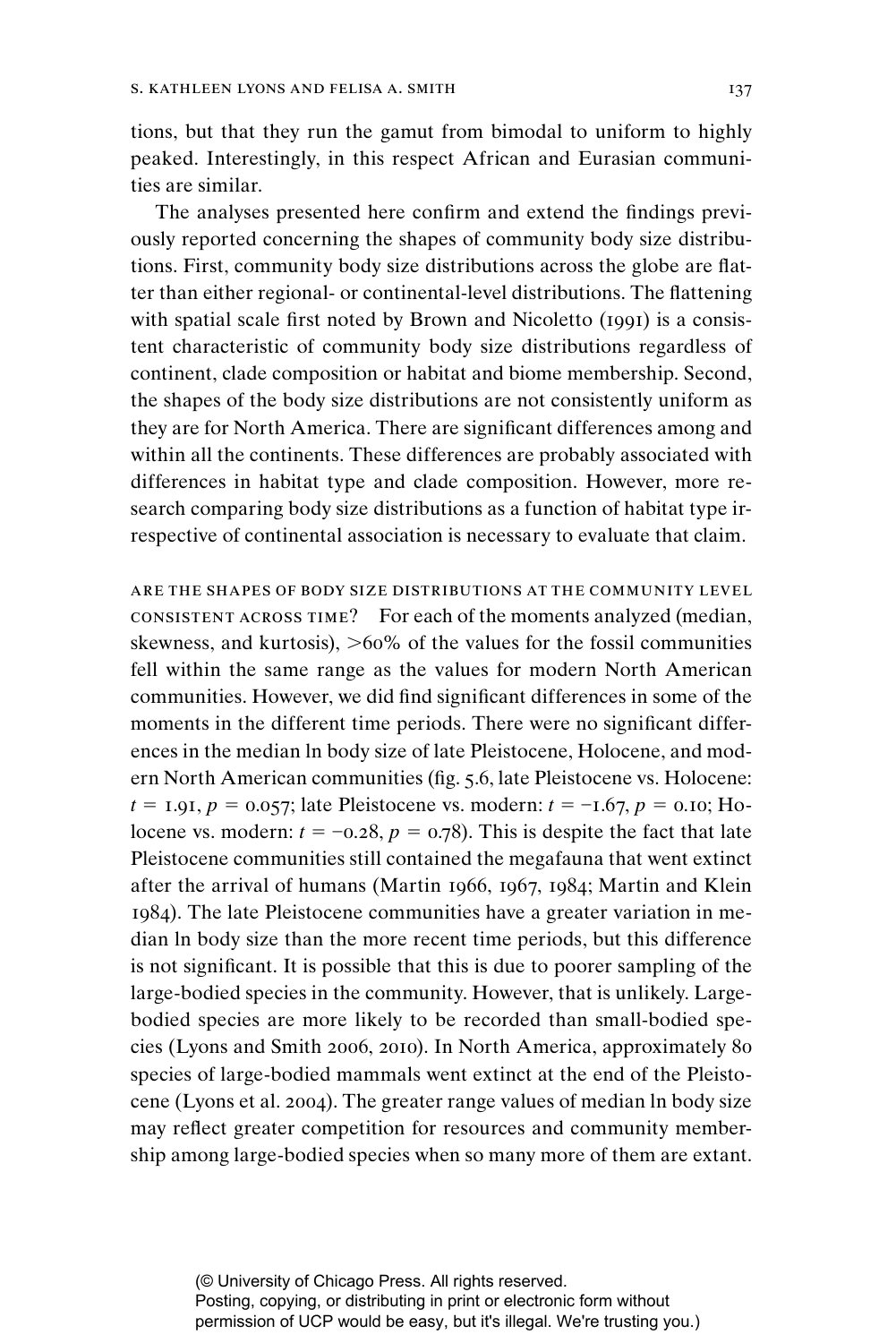

figure 5.6. Box plots comparing the moments of body size distributions of late Pleistocene (*white bar*), Holocene (*gray bar*), and modern (*diagonal hatching*) mammal communities. Each panel represents a different moment: median ln body mass, skewness, and kurtosis.

The value of the median ln body size will be dependent on which and how many of the large-bodied species are present. If it is highly variable, median ln body size of communities should be as well.

Our analysis found significant differences in the skewness of communities for all pairwise combinations of time periods (fig. 5.6, late Pleistocene vs. Holocene:  $t = -3.56$ ,  $p < 0.001$ ; late Pleistocene:  $t = 6.99$ ,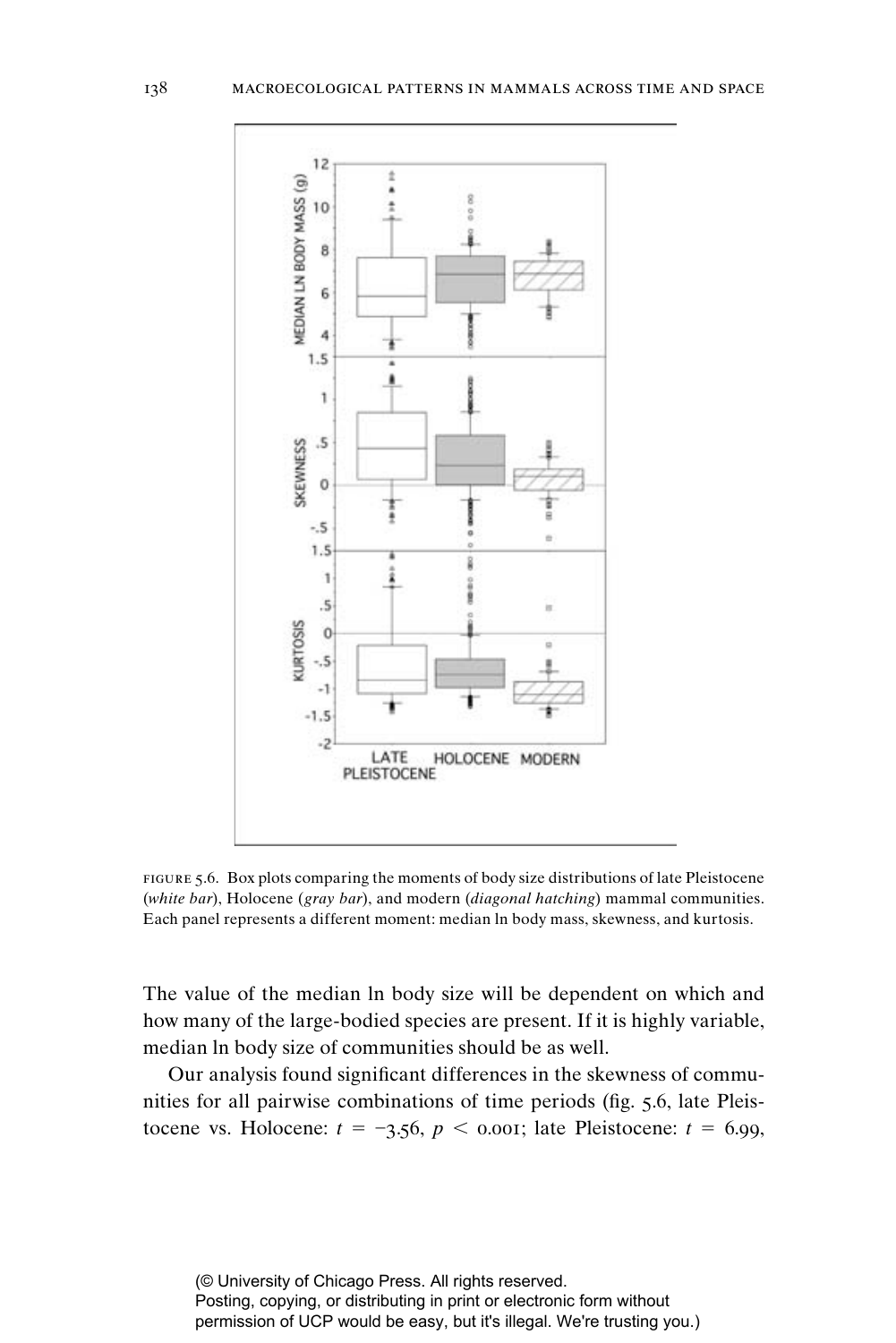$p \le 0.001$ ; Holocene vs. modern:  $t = 4.68$ ,  $p \le 0.001$ ). Indeed, skewness decreased toward the present, with late Pleistocene communities significantly more right skewed than Holocene communities, which were in turn significantly more skewed than modern communities. However, what seems to really be driving the pattern is the much greater range of skewness values describing the fossil communities (fig.  $5.6$ ). There are two possible explanations for this. The first is that it is a sampling problem and the use of fossil data is introducing noise into the data that is increasing variation. To some degree, this is probably the case. The second possibility is that the climate change and its affect on communities is affecting community body size distributions. The climate change associated with glaciation had significant effects on the distributions of mammalian species (Graham 1984, 1986; Graham and Mead 1987; Graham et al. 1996; Lyons 2003) and there was considerable turnover in community composition (Lyons 2005). Moreover, late Pleistocene communities were more diverse than Holocene and modern communities (Graham et al. 1996). Although it has been less well studied, it is possible that the rapid climate flickers during the Holocene also affected community composition and diversity. These differences in other aspects of community structure may have translated into differences in community body size distributions as well.

With respect to the kurtosis, we found that the fossil communities in the late Pleistocene and Holocene were significantly different from the modern communities, but not significantly different from each other (fig. 5.6, late Pleistocene vs. Holocene:  $t = -1.67$ ,  $p = 0.10$ ; late Pleistocene vs. modern:  $t = 5.56, p \le 0.001$ ; Holocene vs. modern:  $t = 6.59, p \le$ 0.001). Moreover, the average kurtosis for both Holocene and late Pleistocene communities was higher than for modern communities, suggesting at least some communities with more peaked and less uniform distributions. Indeed, the smallest kurtosis values in each time period were similar, but the late Pleistocene and Holocene contained communities with much higher kurtosis values than found in modern communities (fig.  $5.6$ ). The differences in kurtosis probably have the same explanation as differences in skewness and are a result of noise introduced by the fossil data and real differences resulting from differences in community structure of North American communities over the last 40,000 years.

Although the analyses presented here document significant differences in some of the moments of the body size distributions of mamma-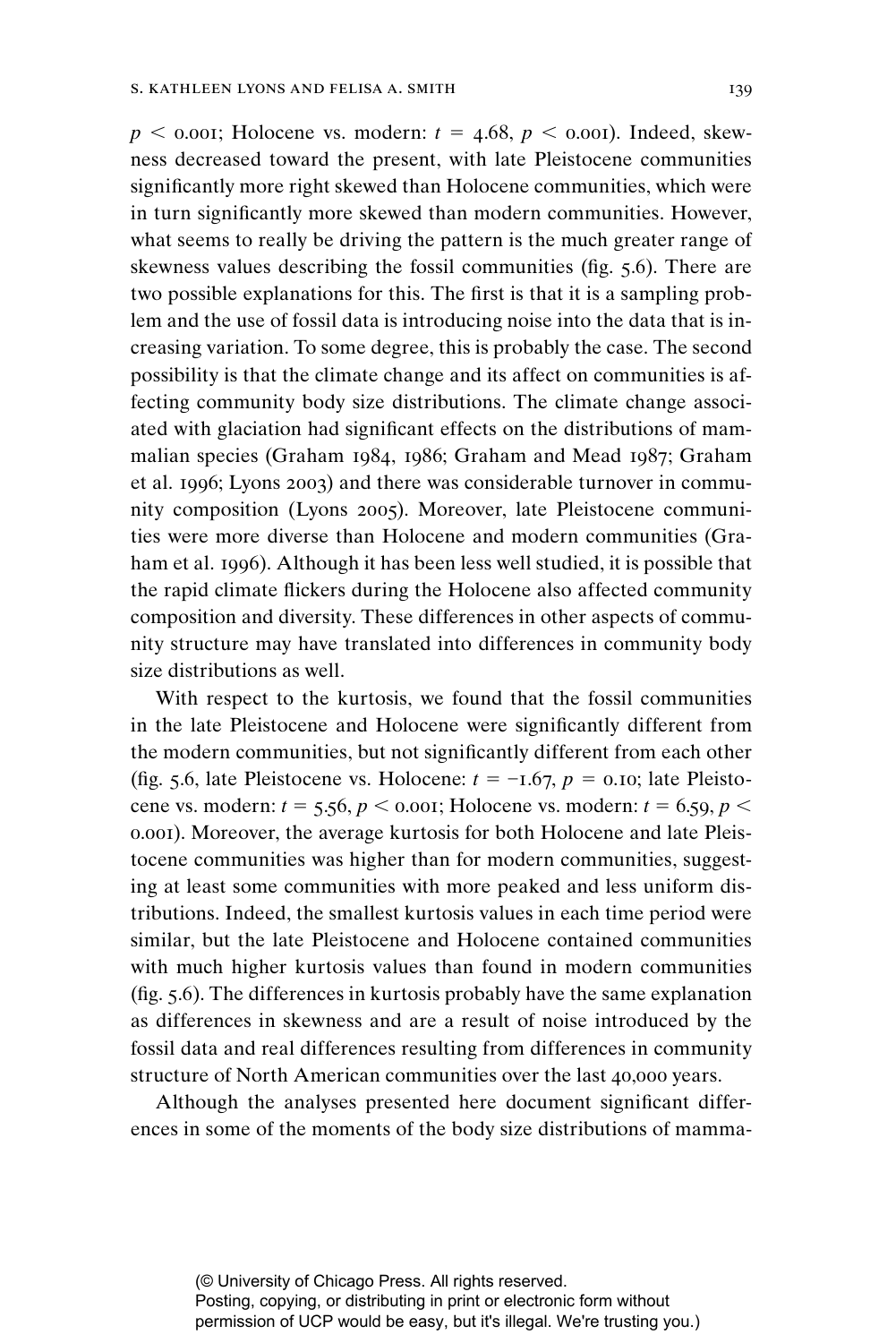lian communities in North America over the last 40,000 years, it is worth emphasizing that the majority of communities (>60%) had values for each of the moments that fell within the range of modern North America. This suggests that the majority of communities had the flat distributions documented by Brown and Nicoletto (1991) and that relatively flat, uniform distributions are common to temperate North America. However, the greater range of values suggests that the changes in climate and differences in community composition and diversity did play a role in the shapes of body size distributions. Moreover, it implies that, as with differences on the different continents, habitat type is likely to be an important predictor in the shapes of these distributions across both time and space.

#### **Summary and Conclusions**

Our comprehensive analysis of the macroecology of body size in mammals across space and time shows that there are gross similarities in these macroecological patterns across land masses and throughout evolutionary time. Although there are unique aspects to the patterns on individual continents, the shapes of body size distributions and the moments of the distributions are remarkably similar despite their different evolutionary and geological histories (figs.  $5.1$  and  $5.2$ ). Moreover, the overall shape of the continental body size distribution seems to have developed by 40 million years ago and remained consistent until the extinction of the megafauna at the end of the Pleistocene (fig.  $5.3$ ). At a local scale, studies have shown that the shape of the body size distribution differs depending on your continent and biome (Brown and Nicoletto 1991; Marquet and Cofre 1999; Bakker and Kelt 2000; Kelt and Meyer 2009). Our analysis confirms that there are differences among the three continents studied and extends the finding to Australia and Eurasia (fig.  $5.5$ ). However, we also find a similarity to the patterns across the late Pleistocene, suggesting that the habitat- and biome-level factors that shape community-level body size distributions have done so consistently across time (fig  $5.6$ ). Finally, we find that other macroecological patterns, such as the relationship between body size and range size, are recoverable in the fossil record and that any discrepancies between modern patterns and fossil patterns can be attributed to the anthropogenic extinction of the late Pleistocene megafauna.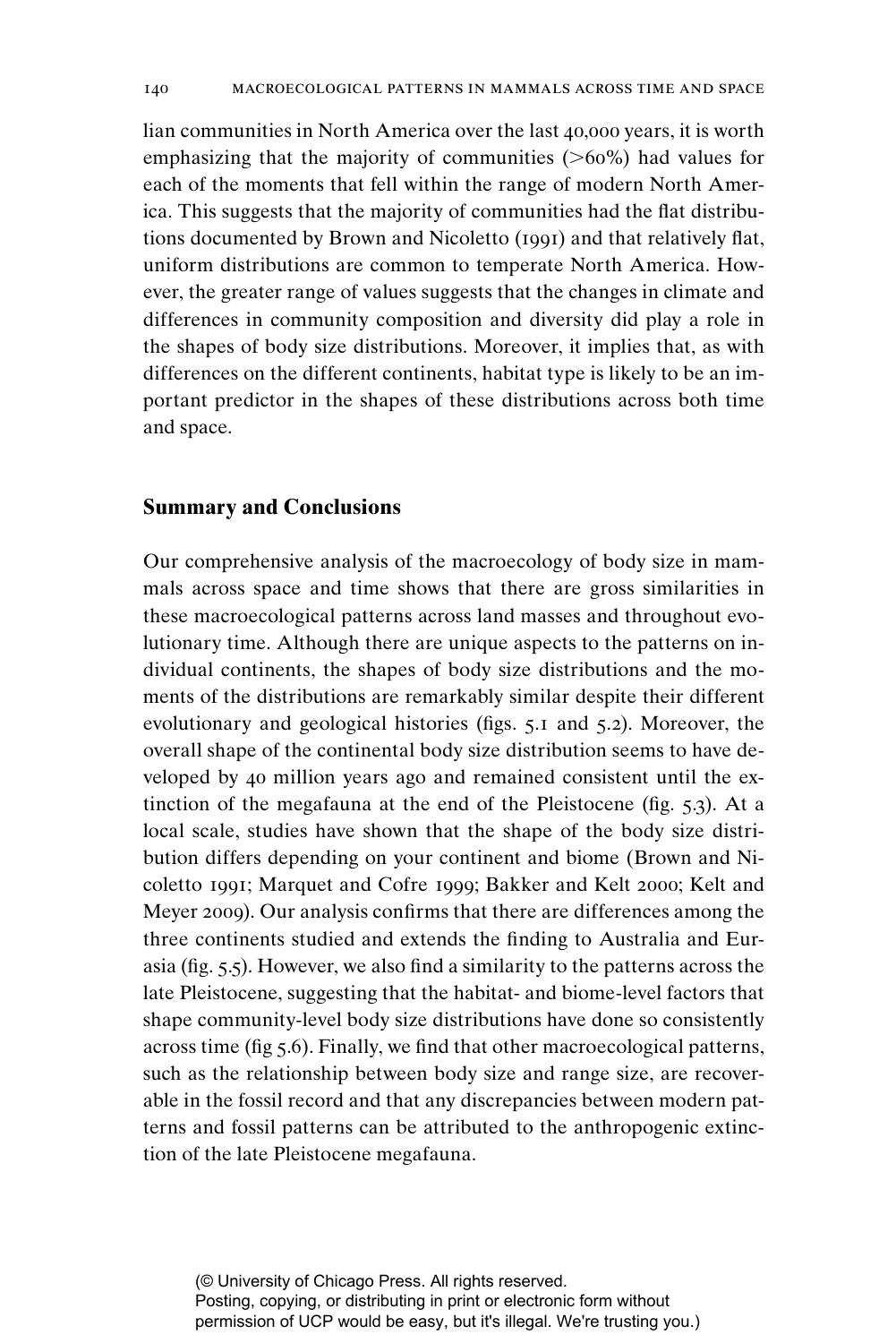# **References**

- Alroy, J. 1998. "Cope's rule and the dynamics of body mass evolution in North American fossil mammals." *Science* 280 (5364): 731–734.
- ———. 2000. "New methods for quantifying macroevolutionary patterns and processes." *Paleobiology* 26 (4): 707–733.
- Bakker, V. J., and D. A. Kelt. 2000. "Scale-dependent patterns in body size distributions of Neotropical mammals." *Ecology* 81 (12): 3530–3547.
- Blackburn, T. M., and K. J. Gaston. 1996. "Spatial patterns in the geographic range sizes of bird species in the New World." *Philosophical Transactions of the Royal Society B: Biological Sciences* 351 (1342): 897–912.
- Bonaccorso, F. J. 1998 *Bats of Papua New Guinea*. Conservation International Tropical Field Guide Series 2. Washington DC: Conservation International.
- Brown, J. H. 1995. *Macroecology*. Chicago: University of Chicago Press.
- Brown, J. H., P. A. Marquet, and M. L. Taper. 1993. "Evolution of body size: Consequences of an energetic definition of fitness." *American Naturalist* 142  $(4): 573 - 584.$
- Brown, J. H., and P. F. Nicoletto. 1991. "Spatial scaling of species composition: Body masses of North American land mammals." *American Naturalist* 138 (6): 1478–1512.
- Calder, W. A., III. 1984. *Size, function, and life history*. Cambridge, MA: Harvard University Press.
- Donlan, C. J., J. Berger, C. E. Bock, D. A. Burney, J. A. Estes, D. Foreman, P. S. Martin, G. W. Roemer, F. A. Smith, M. E. Soulé, and H. W. Greene. 2005. "Rewilding North America." *Nature* 436:913–914.
- ———. 2006. "Pleistocene rewilding: An optimistic agenda for twenty-first century conservation." *American Naturalist* 168:660–681.
- FAUNMAP Working Group. 1994. *A database documenting late Quaternary distributions of mammal species in the United States*. Vol. 1. Illinois State Museum Scientific Papers, vol. 25. Springfield: Illinois State Museum.
- Flannery, T. 1995. *Mammals of New Guinea*. Rev. and updated ed. Ithaca: Cornell Unversity Press.
- Garbutt, N. 1999. *Mammals of Madagascar*. New Haven: Yale University Press.
- Gaston, K. J. 2003. *The structure and dynamics of geographic ranges*. Oxford: Oxford University Press.
- Gaston, K. J., and T. M. Blackburn. 1996. "Range size body size relationships: Evidence of scale dependence." *Oikos* 75 (3): 479–485.
- Graham, R. W. 1984. "Paleoenvironmental implications of the Quaternary distribution of the eastern chipmunk (Tamias-Striatus) in central Texas." *Quaternary Research* 21 (1): 111–114.
- ———. 1986. "Response of mammalian communities to environmental changes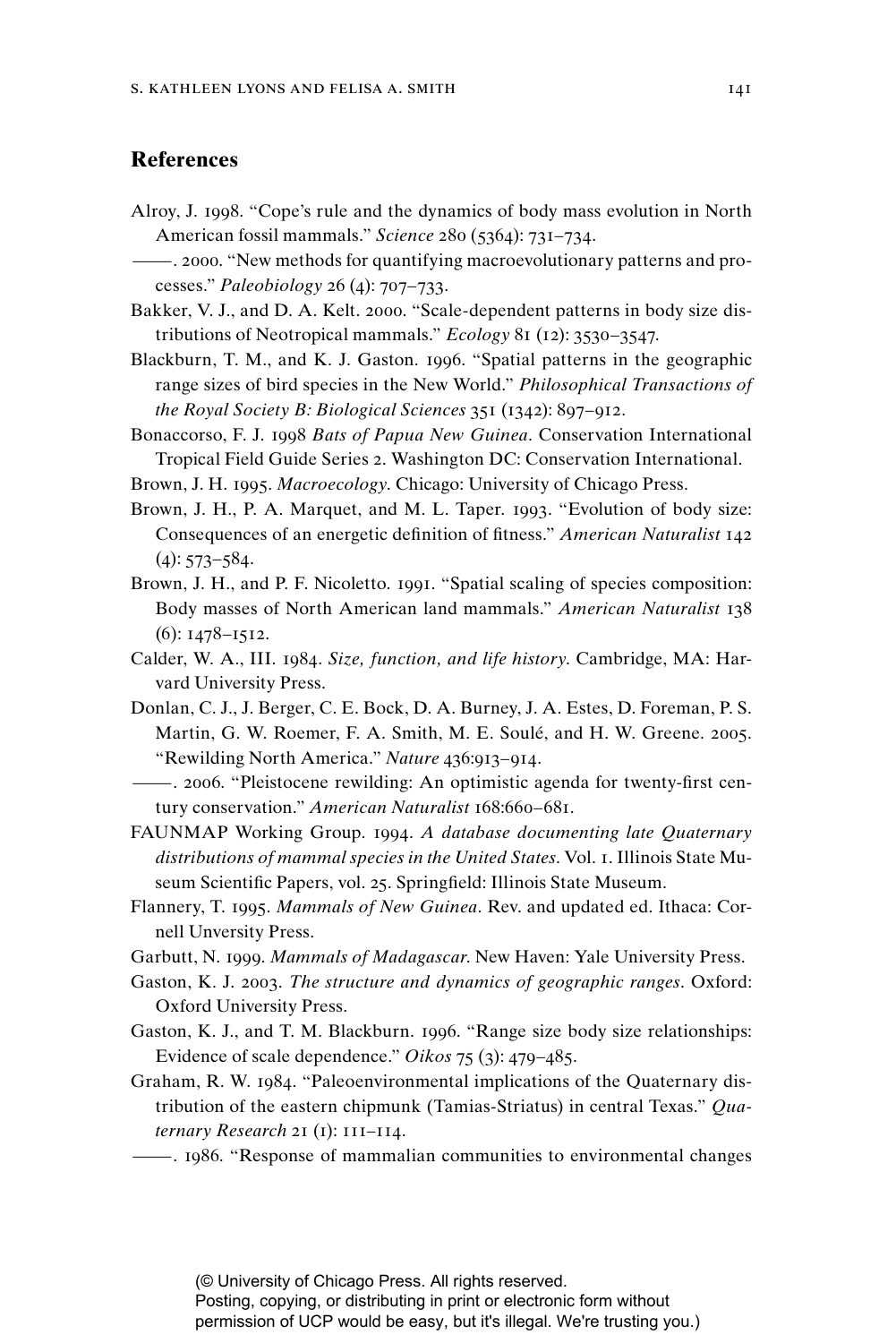during the late Quaternary." In *Community Ecology*, edited by J. Diamond and T. J. Case, 300–313. New York: Harper and Row.

- Graham, R. W., E. L. Lundelius, M. A. Graham, E. K. Schroeder, R. S. Toomey, E. Anderson, A. D. Barnosky, J. A. Burns, C. S. Churcher, D. K. Grayson, R. D. Guthrie, C. R. Harington, G. T. Jefferson, L. D. Martin, H. G. McDonald, R. E. Morlan, H. A. Semken, S. D. Webb, L. Werdelin, and M. C. Wilson. 1996. "Spatial response of mammals to late Quaternary environmental fluctuations." *Science* 272 (5268): 1601–1606.
- Graham, R. W., and J. I. Mead. 1987. "Environmental fluctuations and evolution of mammalian faunas during the last deglaciation in North America." In *North American and adjacent oceans during the last deglaciation*, edited by W. F. Ruddiman and H. E. Wright, Jr., 372–402. Boulder, CO: Geological Society of America.
- Grainger, M., E. Gunn, and D. Watts. 1987. *Tasmanian mammals: A field guide.* Hobart: Tasmanian Conservation Trust.
- Kelt, D. A., and M. D. Meyer. 2009. "Body size frequency distributions in African mammals are bimodal at all spatial scales." *Global Ecology and Biogeography* 18 (1): 19–29.
- Lyons, S. K. 2003. "A quantitative assessment of the range shifts of Pleistocene mammals." *Journal of Mammalogy* 84 (2): 385-402.
- $-$ . 2005. "A quantitative model for assessing community dynamics of Pleistocene mammals." *American Naturalist* 165 (6): E168–E185.
- ———. 2007. "The relationship between environmental variables and mammalian body size distributions over the space and time." Paper read at the annual meetings of the Ecological Society of America, San Jose, CA.
- Lyons, S. K., and F. A. Smith. 2006. "Assessing biases in the mammalian fossil record using late Pleistocene mammals from North America." *Geological Society of America Abstracts with Programs* 38: 307.

———. 2010. "Using a macroecological approach to study geographic range, abundance, and body size in the fossil record." In *Quantitative methods in paleobiology*, edited by J. Alroy and G. Hunt, Paleontological Society Papers 16, 117–141.

- Lyons, S. K., F. A. Smith, and J. H. Brown. 2004. "Of mice, mastodons and men: Human-mediated extinctions on four continents." *Evolutionary Ecology Research* 6 (3): 339–358.
- MacPhee, R. D. E., and C Flemming. 1999. "Requiem aeternam: The last five hundred years of mammalian species extinctions." In *Extinctions in near time: Causes, contexts, and consequences*, edited by R. D. E. MacPhee, 333– 372. New York: Kluwer Academic/Plenum.
- Madin, J. S., and S. K. Lyons. 2005. "Incomplete sampling of geographic ranges weakens or reverses the positive relationship between an animal species'

(© University of Chicago Press. All rights reserved.

Posting, copying, or distributing in print or electronic form without permission of UCP would be easy, but it's illegal. We're trusting you.)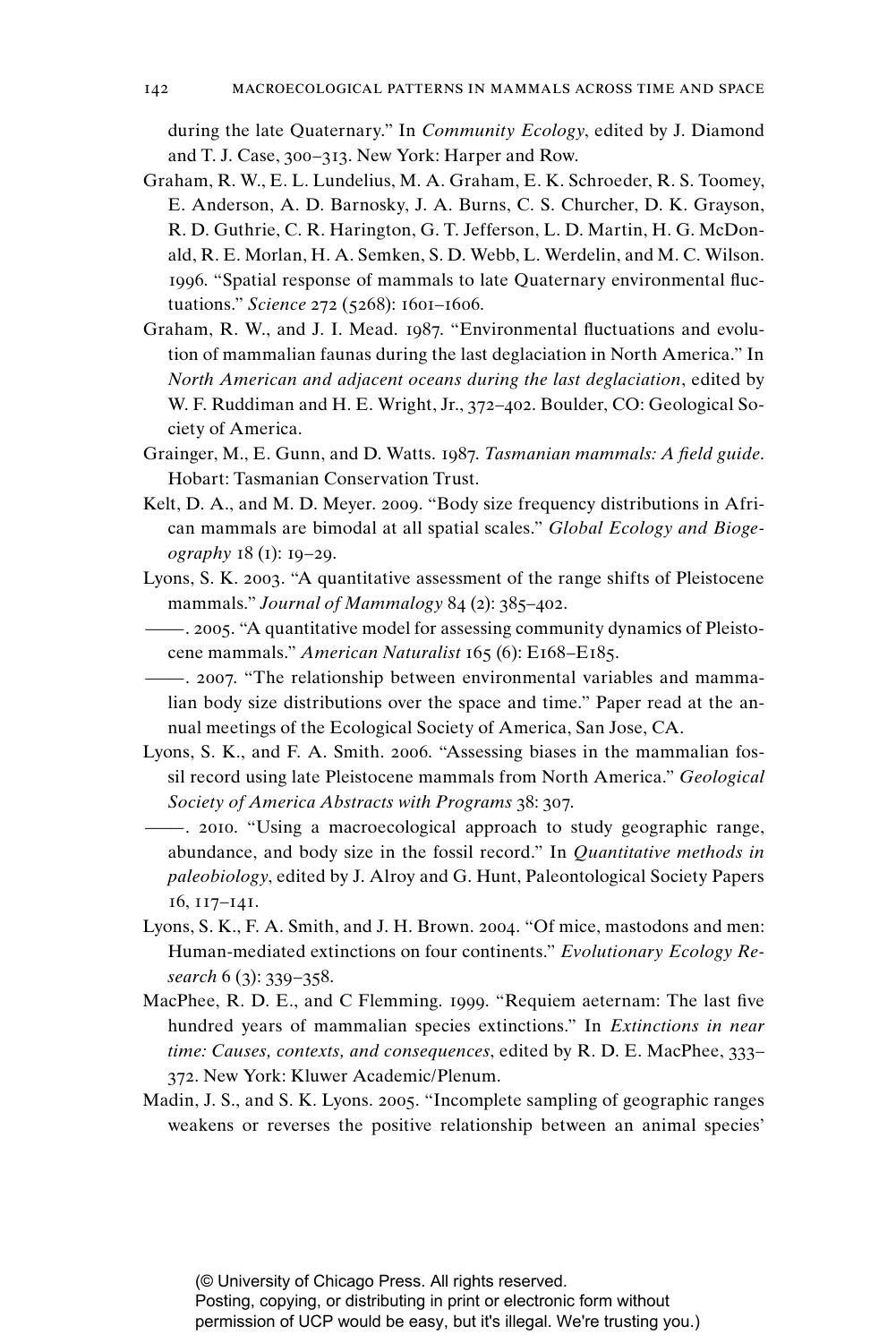geographic range size and its body size " *Evolutionary Ecology Research* 7:607–617.

- Marquet, P. A., and H. Cofre. 1999. "Large temporal and spatial scales in the structure of mammalian assemblages in South America: A macroecological approach." *Oikos* 85 (2): 299–309.
- Martin, P. S. 1966. "Africa and Pleistocene overkill." *Nature* 212 (5060): 339–342.
- ———. 1967. "Prehistoric overkill." In *Pleistocene extinctions: The search for a cause*, edited by P. S. Martin and H. E. Wright Jr., 75–120. New Haven: Yale University Press.
- ———. 1984. "Prehistoric overkill: The global model." In *Quaternary extinctions: A prehistoric revolution*, edited by P. S. Martin and R. G. Klein, 354–403. Tucson: University of Arizona Press.
- Martin, P. S., and R. G. Klein. 1984. *Quaternary extinctions: A prehistoric revolution*. Tucson: University of Arizona Press.
- Martin, P. S., and D. W. Steadman. 1999. "Prehistoric extinctions on islands and continents." In *Extinctions in near time: Causes, contexts, and consequences*, edited by R. D. E. MacPhee, 17–55. New York: Kluwer Academic/Plenum.
- Niklas, K. J. 1994. *Plant allometry: The scaling of form and process*. Chicago: University of Chicago Press.
- Patterson, B. D., G. Geballos, W. Sechrest, M. Toghelli, G. T. Brooks, L. Luna, P. Ortega, I. Salazar, and B. E. Young. 2004. *Digital distribution maps of the mammals of the Western Hemisphere*. Version 1.0. Nature Serve 2003. Cited February 2004. Available from http://www.natureserve.org/getData/mammalmaps.jsp.
- Peters, R. H. 1983. *The ecological implications of body size*. Cambridge: Cambridge University Press.
- Smith, F. A., J. H. Brown, J. P. Haskell, S. K. Lyons, J. Alroy, E. L. Charnov, T. Dayan, B. J. Enquist, S. K. M. Ernest, E. A. Hadly, K. E. Jones, D. M. Kaufman, P. A. Marquet, B. A. Maurer, K. J. Niklas, W. P. Porter, B. Tiffney, and M. R. Willig. 2004. "Similarity of mammalian body size across the taxonomic hierarchy and across space and time." *American Naturalist* 163 (5): 672–691.
- Smith, F. A., S. K. Lyons, S. K. M. Ernest, and J. H. Brown. 2008. "Macroecology: More than the division of food and space among species on continents." *Progress in Physical Geography* 32 (2): 115–138.
- Smith, F. A., S. K. Lyons, S. K. M. Ernest, K. E. Jones, D. M. Kaufman, T. Dayan, P. A. Marquet, J. H. Brown, and J. P. Haskell. 2003. "Body mass of late Quaternary mammals." *Ecology* 84 (12): 3403–3403.
- Strahan, R. 1995. *Mammals of Australia*. . Washington, DC: Smithsonian Institution Press.